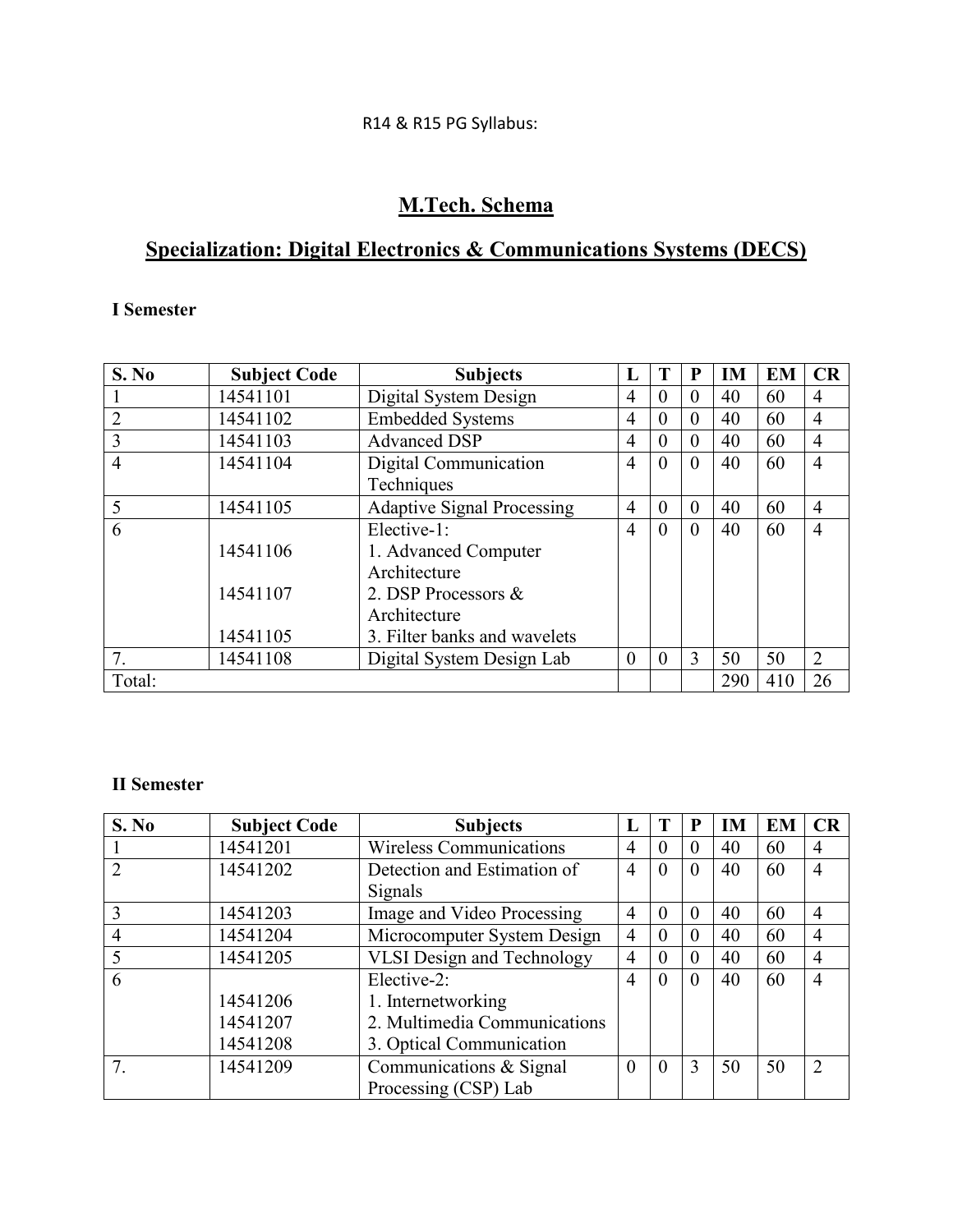| $\mathbf{r}$<br>. .<br>290<br>`otal:<br>$\sqrt{ }$<br>◡<br>- - |  |  |  |  |
|----------------------------------------------------------------|--|--|--|--|
|                                                                |  |  |  |  |

# **III Semester**

| S. No | Subject<br>ode. | Subjects | IΜ  | EM  | <i>c</i> redits |
|-------|-----------------|----------|-----|-----|-----------------|
|       | 14542101        | Seminar  | 100 | --- |                 |

# IV Semester

| S. No | Subject<br>$\cup$ ode | <b>Subjects</b> | ΙM | EM- | Credits |
|-------|-----------------------|-----------------|----|-----|---------|
|       | 14542202              | Project         | 50 |     |         |

# **Grand Total Credits: 70**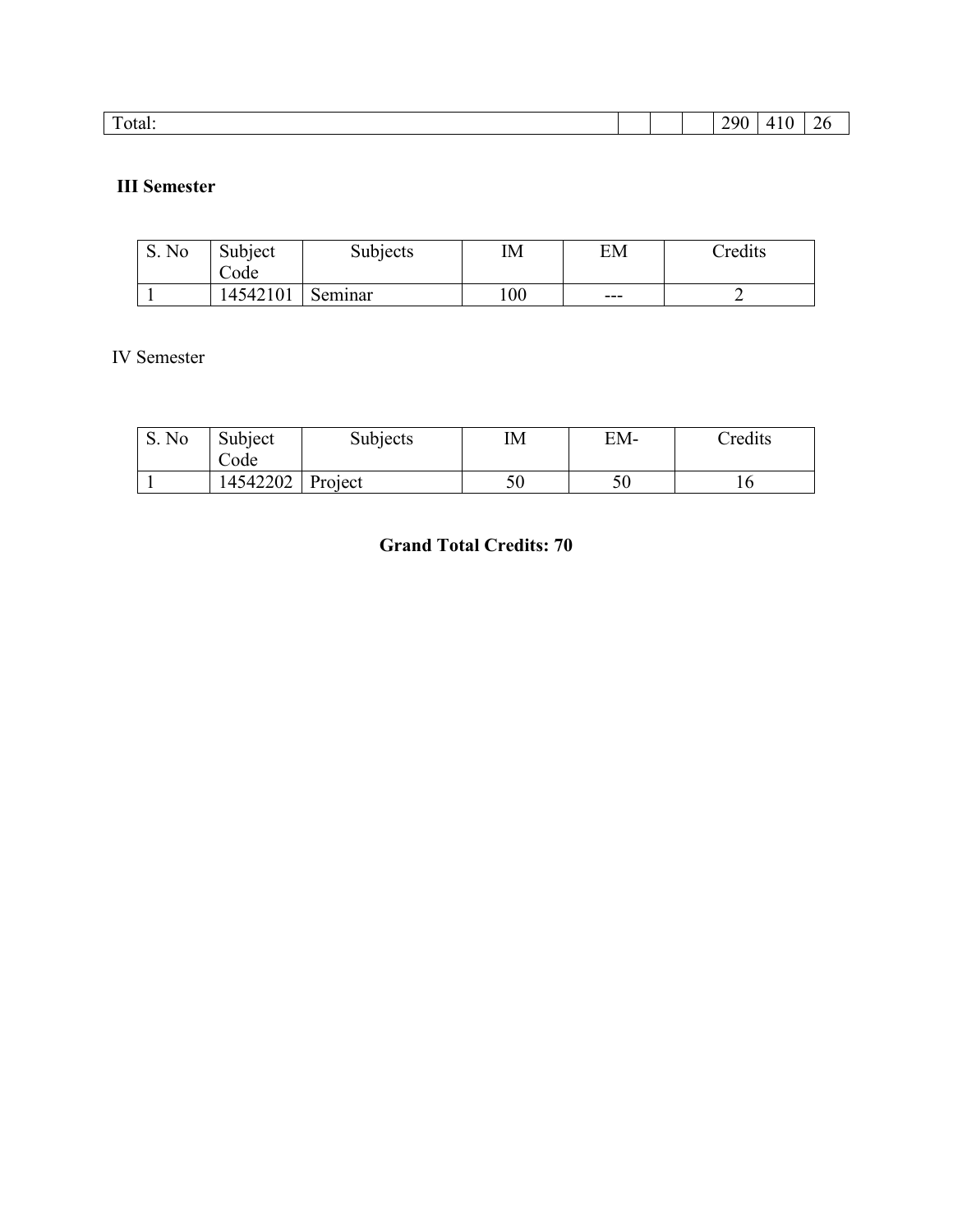#### **SYLLABI**

#### **M.Tech. I Sem. (ECE)**

# **Digital System Design**

#### **Course Objectives:**

- 1. To analyze and design combinational and sequential logic circuits.
- 2. Troubleshooting faults regarding Digital Systems.

#### **UNIT I**

**Design of Figital Systems:** ASM charts, Hardware description language and control sequence method, Reduction of state tables, state assignments ,design of sequential circuits using ROMs and PLAs, sequential circuit design using CPLD, FPGAs.

#### **UNIT II**

**Fault Modeling & Test Generation :**Fault classes and models – Stuck at faults, bridging faults, transition and intermittent faults, Fault diagnosis of Combinational circuits by conventional methods- Path Sensitization technique, Boolean difference method, Kohavi algorithm.

#### **UNIT III**

## **Test Pattern Generation & Fault Diagnosis:** D – algorithm, PODEM, Random testing, Signature Analysis and testing for bridging faults ,Design of fault detection.

#### **UNIT IV**

**Programmable Logic Arrays**: Design using PLAs, PLA minimization and PLA folding Fault models, Test generation and Testable PLA design.

#### **UNIT V**

**Asynchronous Sequential Machine**: Fundamental mode model, flow table, state reduction, minimal closed covers, races, cycles and hazards.

#### **Text Books:**

- 1. Z. Kohavi "Switching & finite Automata Theory" (TMH)
- 2. N. N. Biswas "Logic Design Theory" (PHI)
- 3. Nolman Balabanian, Bradley Calson "Digital Logic Design Principles" Wily Student Edition 2004.

- 1. Charles H. Roth Jr. "Fundamentals of Logic Design".
- 2. Frederick. J. Hill & Peterson "Computer Aided Logic Design" Wiley 4 Th Edition.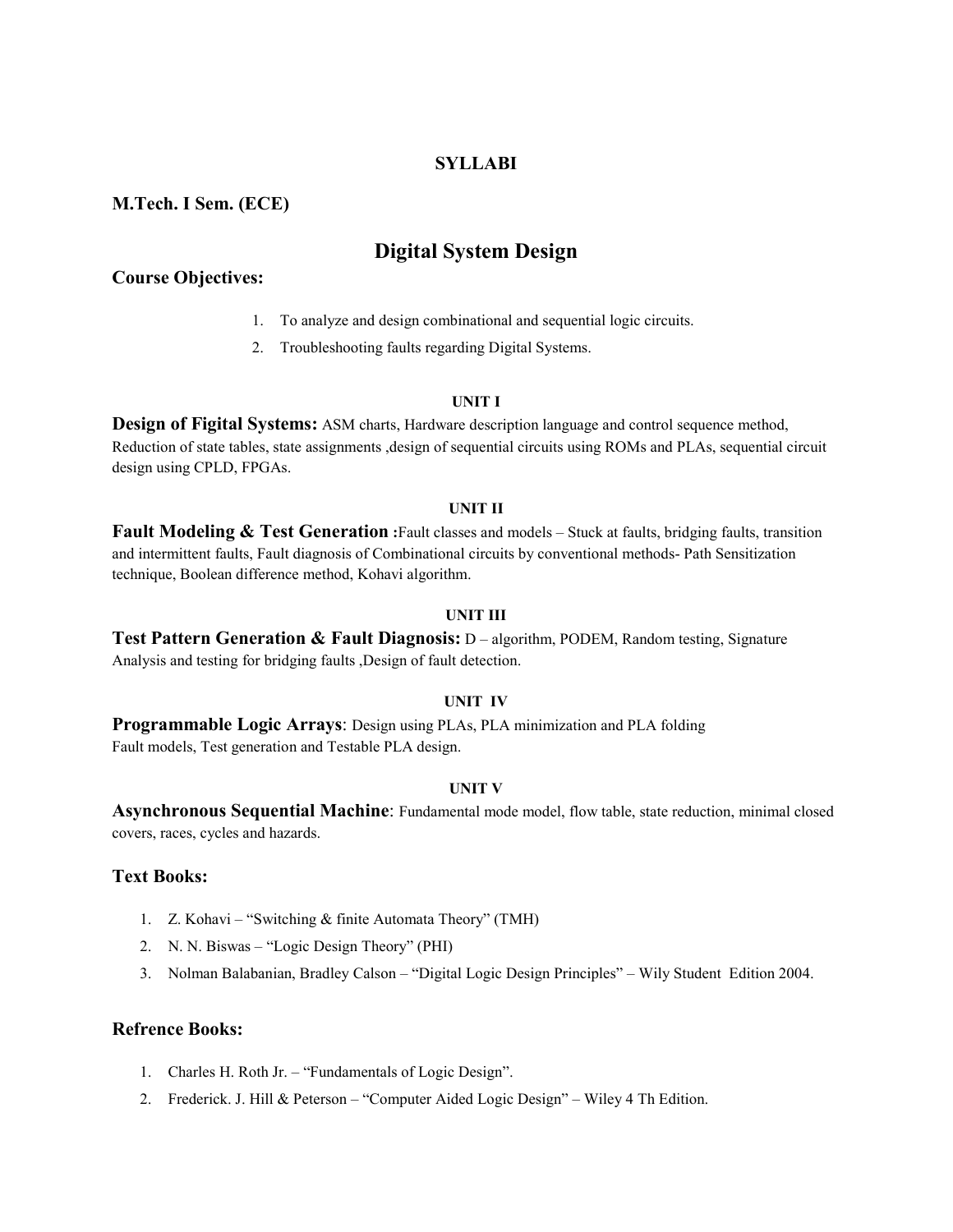# **Embedded Systems**

# **Course Objectives:**

- The main objective of the course is to get students familiar with the typical problems and constraints that arise when designing and developing embedded systems
- The course will also introduce theoretical and practical solutions to these typical problems that the students are expected to master and be able to apply to realistic case studies
- To understand the concepts of real time operating system

## **UNIT-I**

**Introduction:** Embedded system overview, embedded hardware units, embedded software in a system, embedded system on chip (SOC), design process, classification of embedded systems.

#### **UNIT-II**

**Embedded Computing Platform:** CPU Bus, memory devices, component interfacing, networks for embedded systems, communication interfacings: RS232/UART, RS422/RS485, IEEE 488 bus.

**Instruction Sets:** Introduction, preliminaries, ARM processor, SHARC processor.

## **UNIT- III**

**Survey of Software Architecture:** Round robin, round robin with interrupts, function queue scheduling architecture, selecting an architecture saving memory space.

**Embedded Software Development Tools:** Host and target machines, linkers, locations for embedded software, getting embedded software into target system, debugging technique.

## **UNIT-IV**

**RTO's Concepts:** Architecture of the kernel, interrupt service routines, semaphores, message queues, pipes.

#### **UNIT-V**

**System Design Techniques:** Design methodologies, requirement analysis, specifications, system analysis and architecture design.

**Design Examples:** Telephone PBX, ink jet printer, water tank monitoring system, GPRS, Personal Digital Assistants, Set Top boxes.

## **Text Books:**

- 1. Embedded Systems- Architecture, Programming and Design-RajKamal, 2<sup>nd</sup>, TMH
- 2. Computers as a component: principles of embedded computing system design- Wayne wolf
- 3. An embedded software premier: David E. Simon
- 4. Embedded / real time systems-KVKK Prasad, Dreamtech press, 2005

- 1. Embedded real time systems programming-sri ram V Iyer, Pankaj gupta, TMH, 2004
- 2. Embedded system design- A unified hardware/software introduction- Frank vahid, Tony D.Givargis, John Willey, 2002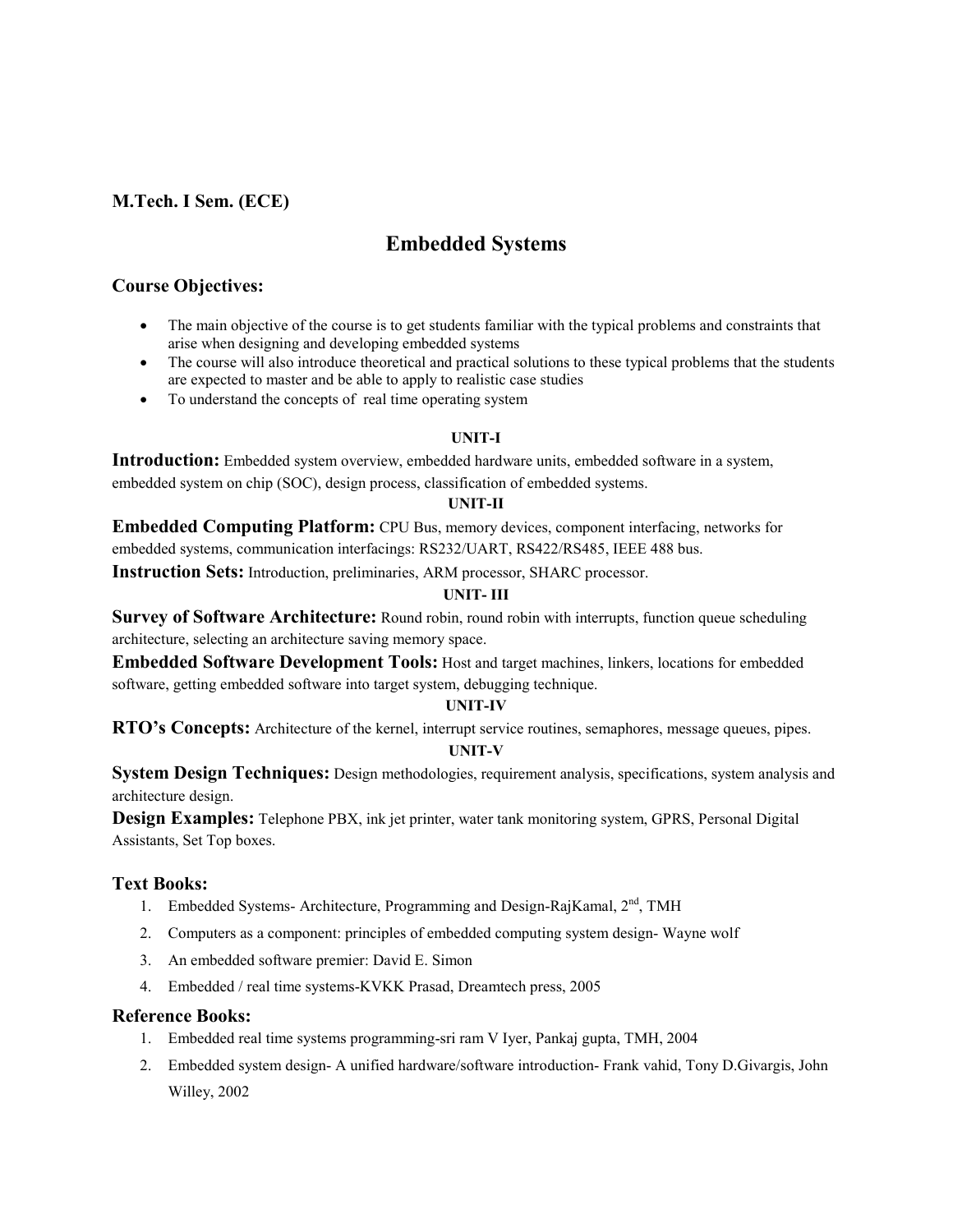# **Advanced Digital Signal Processing**

## **Course Objectives:**

- 1. To make the students familiar with design of digital filters and DFTs of sequences with different lengths.
- 2. To give the students an idea about multirate signal processing that is useful to combine signals of different frequencies.
- 3. To make the students familiar with the architecture of DSP processors and related soft wares

#### **UNIT I**

**Overview**: Discrete-Time Signals, Sequences and sequence Representation, Discrete-Time Systems, Time-Domain Characterization and Classification of LTI Discrete-Time Systems.

**LTI Discrete-Time Systems In The Transform Domain:** Types of Linear-Phase transfer functions, Simple Digital Filters, Complementary Transfer Function, Inverse Systems, System Identification, Digital Two-Pairs, Algebraic Stability Test.

## **UNIT II**

**Digital Filter Srtucture and Design:** All Pass Filters, Tunable IIR Digital Filter, IIR Tapped Cascade Lattice Structures, FIR Cascaded Lattice Structures, Parallel All Pass Realization of IIR Transfer Functions, Digital Sine-Cosine Generator, Computational Complexity of Digital Filter Structures.

**DSP Algorithems:** Fast DFT algorithms based on Index mapping, Sliding Discrete Fourier Transform, DFT Computation Over a narrow Frequency Band, Split Radix FFT, Linear filtering approach to Computation of DFT using Chirp Z-Transform.

## **UNIT III**

**Analysis of Finite Wordlength Effects in Fixed-Point DSP Systems:** Fixed, Floating Point Arithmetic – ADC quantization noise & signal quality-Finite word length effect in IIR digital Filters – Finite wordlength effects in FFT algorithms.

**Multirate Signal Processing:** Decimation by a factor D, Interpolation by a factor I, Sampling rate conversion by a rational factor I/D, Filter design & Implementation for sampling rate conversion.

## **UNIT IV**

**Power Spectral Estimation:** Estimation of spectra from finite duration observation

of signals, Non-parametric methods: Bartlett, Welch & Blackmann & Tukey methods. PARAMETRIC METHODS FOR POWER SPECTRUM ESTIMATION: Relation between auto correlation & model parameters, Yule-Waker & Burg Methods, MA & ARMA models for power spectrum estimation.

## **UNIT V**

**Applications of Digital Signal Processing:** Dual Tone Multi-frequency Signal Detection, Spectral Analysis of Sinusoidal Signals, Spectral Analysis of Non stationary Signals, Musial Sound Processing, Over Sampling A/D Converter, Over Sampling D/A Converter, DiscreteTime Analytic Signal Generation.

## **Text Books:**

- 1. Digital Signal Processing by Sanjit K Mitra, Tata MCgraw Hill Publications.
- 2. Digital Signal Processing Principles, Algorithms, Applications by J G Proakis, D G Manolokis, PHI.

## **Reference Books:**

1. Discrete-Time Signal Processing by A V Oppenhiem, R W Schafer, Pearson Education.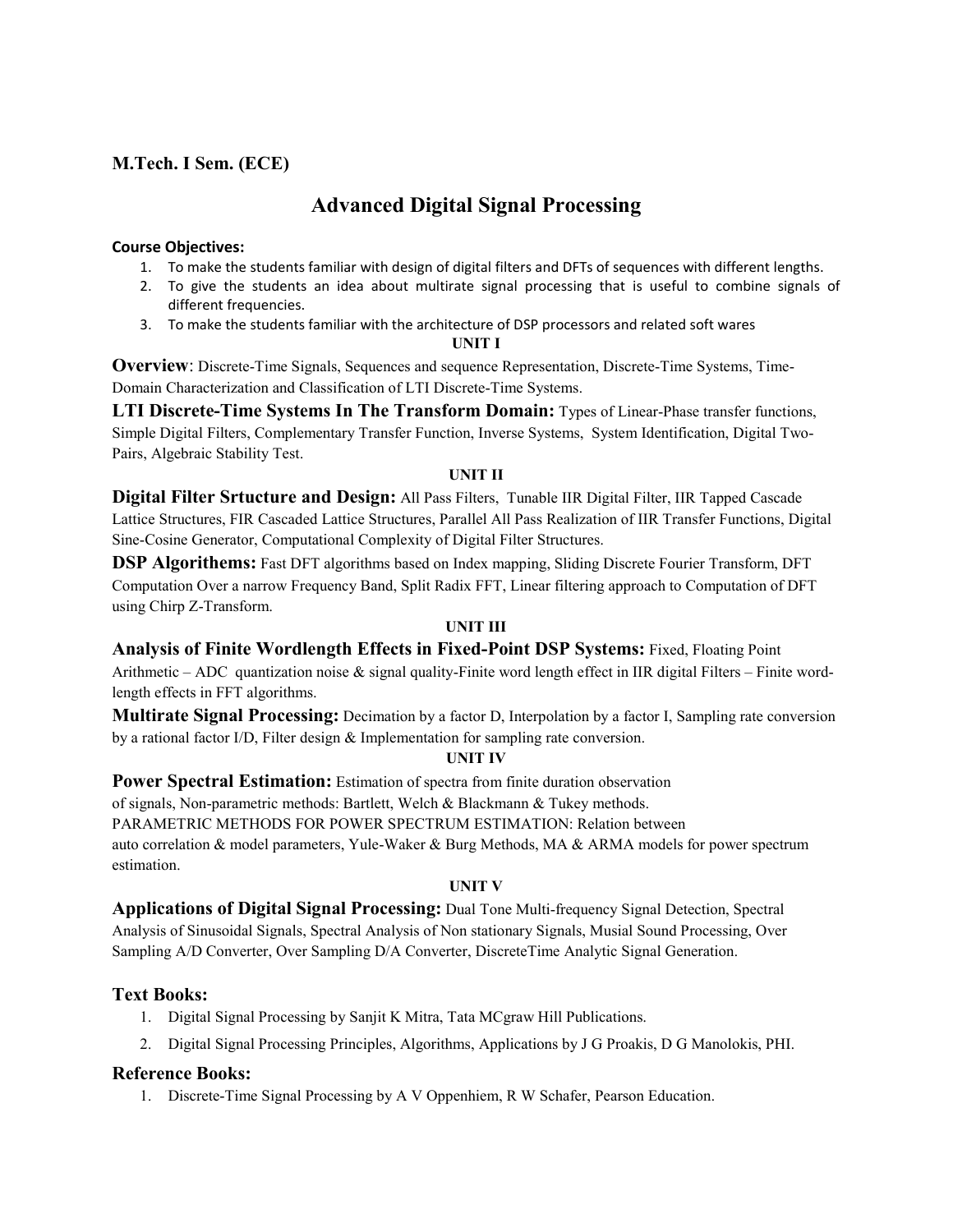- 2. DSP- A Practical Approach- Emmanuel C Ifeacher Barrie. W. Jervis, Pearson Education.
- 3. Modern spectral Estimation techniques by S. M .Kay, PHI, 1997

#### **M.Tech I Sem.**

# **Digital Communication Techniques**

#### **Objectives:**

- 1. To Understand basic components of digital communication systems.
- 2. To Design optimum receivers for digital modulation techniques.
- 3. To Analyze the error performance of digital modulation techniques.
- 4. To Design digital communication systems under given power, spectral and error performance constrains.

#### **UNIT I**

**Review of Random Variables and Processes:** Random variable, different distributions- Gaussian, Rayleigh, and Ricean distributions, Moment generating function, Markov's inequality, Chebyshev's inequality, Central limit theorem, Correlation- Auto correlation, Cross correlation, correlation matrix, Stationary processes, Wide sense stationary processes, Gaussian and Ergodic processes, problem solving.

**UNIT II**

#### **Baseband Signal Concepts:**

Baseband data transmission, Nyquist criterion for zero ISI, Correlative level coding, Data detection, Optimum design of transmit and receive filters, Equalization- Linear, adaptive, fractionally spaced and decision feedback equalizers.

#### **UNIT III**

#### **Digital Modulation Schemes:**

Detection using matched filters- Optimum receivers for arbitrary binary signals in M'ary Orthogonal signals, Analysis of coherent detection schemes for ASK, FSK, PSK and DPSK, M'ary signaling schemes- QPSK, QAM, MSK, performance of the data transmission schemes under AWGN, Trellis coded modulation.

#### **Synchronization:**

Receiver synchronization, costas loop, symbol synchronization, synchronization with CPM- data aided and Non aided synchronization- synchronization methods based on properties of wide sense cyclo-stationary random process- Carrier recovery circuits – symbol clock estimation schemes.

#### **UNIT V**

**Orthogonal Frequency Division Multiplexing (ofdm):** Carrier Synchronization, Timing synchronization, Multichannel and Multicarrier Systems.

## **Text Books:**

- 1. J. Proakis, Digital Communications, McGraw Hill, 2000
- 2. Bernerd Sklar, " Digital Communications- Fundamentals & Applications, "Prentice Hall, 2001
- 3. Marvin K. Simon, Jim K Omura, Robert A. Scholtz, Barry K.Levit, Spread Spectrum Communications, 1995.
- 4. Andrew J Viterbi, CDMA Principles of Spread Spectrum Communications, Addison Wesley, 1995.

## **Reference Books:**

- 1. Ahmad R S Bahai ,Burton R Saltzberg ,Mustafa Ergen, "Multi-carrier Digital Communications: Theory and Applications of OFDM." Springer Publications.
- 2. J.S.Chitode, "Digital Communication", Technical Publications.
- 3. Edward. A. Lee and David. G. Messerschmitt, "Digital Communication", Allied Publishers (second edition).
- 4. J Marvin.K.Simon, Sami. M. Hinedi and William. C. Lindsey, "Digital Communication Techniques", PHI.

#### **UNIT IV**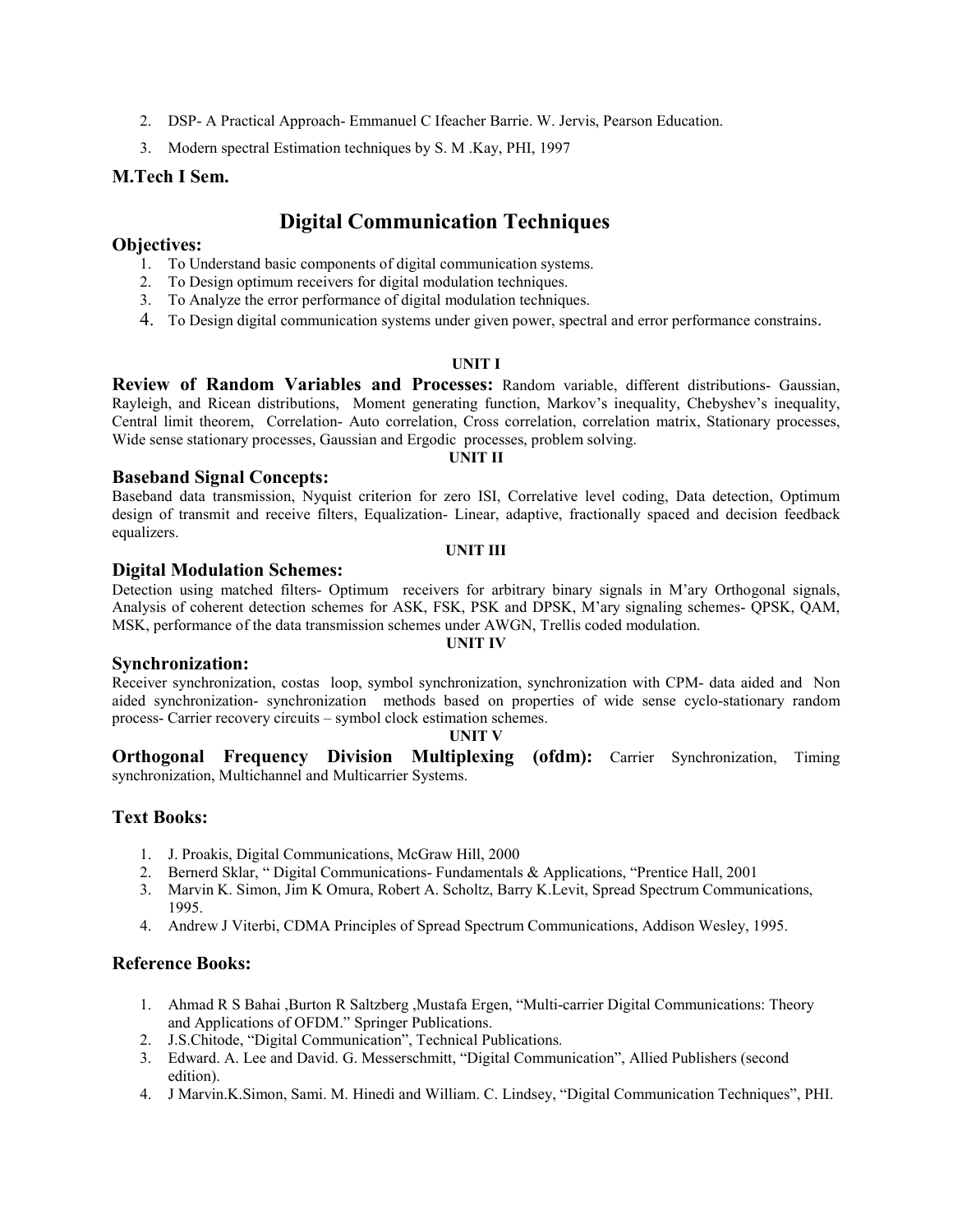5. William Feller, "An introduction to Probability Theory and its applications", Vol 11, Wiley 2000

## **M.Tech. I Sem. (ECE)**

# **Adaptive Signal Processing**

#### **Course Objectives:**

- 1. To build a strong foundation in adaptive signal processing.
- 2. To develop the mathematical theory for realizing various linear adaptive filtering algorithms.
- 3. To make the students familiar with various applications of adaptive signal processing.

#### **UNIT-I**

**Introduction to Adaptive Systems:** Adaptive Systems: Definitions, Characteristics, Applications, Example of an Adaptive System. The Adaptive Linear Combiner - Description, Weight Vectors, Desired Response Performance function - Gradient & Mean Square Error.

#### **UNIT-II**

**Development of Adaptive Filter Theory & Searching the Performance surface:** Introduction to Filtering - Smoothing and Prediction – Linear Optimum Filtering, Problem statement, Principle of Orthogonality - Minimum Mean Square Error, Wiener- Hopf equations, Error Performance - Minimum Mean Square Error. **Searching the performance surface** – Methods & Ideas of Gradient Search methods - Gradient Searching Algorithm & its Solution - Stability & Rate of convergence - Learning Curves.

#### **UNIT-III**

**Steepest Descent Algorithms:** Gradient Search by Newton's Method, Method of Steepest Descent, Comparison of Learning Curves.

#### **UNIT-IV**

**LMS Algorithm & Applications:** Overview of the structure and operation of the LMS algorithm, LMS Adaptation algorithms, Stability & Performance analysis of LMS Algorithms Examples – Instantaneous Frequency measurement, Adaptive noise cancellation applied to sinusoidal interference, Adaptive beamforming

#### **UNIT-V**

**Kalman Filtering**: Introduction to RLS Algorithm, Statement of Kalman filtering problem, The Innovation Process, Estimation of State using the Innovation Process- Expression of Kalman Gain, Filtering Examples using Kalman filtering.

#### **Text Books:**

- 1. Adaptive Signal Processing Bernard Widrow, Samuel D.Strearns, 2005, PE.
- 2. Adaptive Filter Theory Simon Haykin-, 4th Ed., 2002, PE Asia.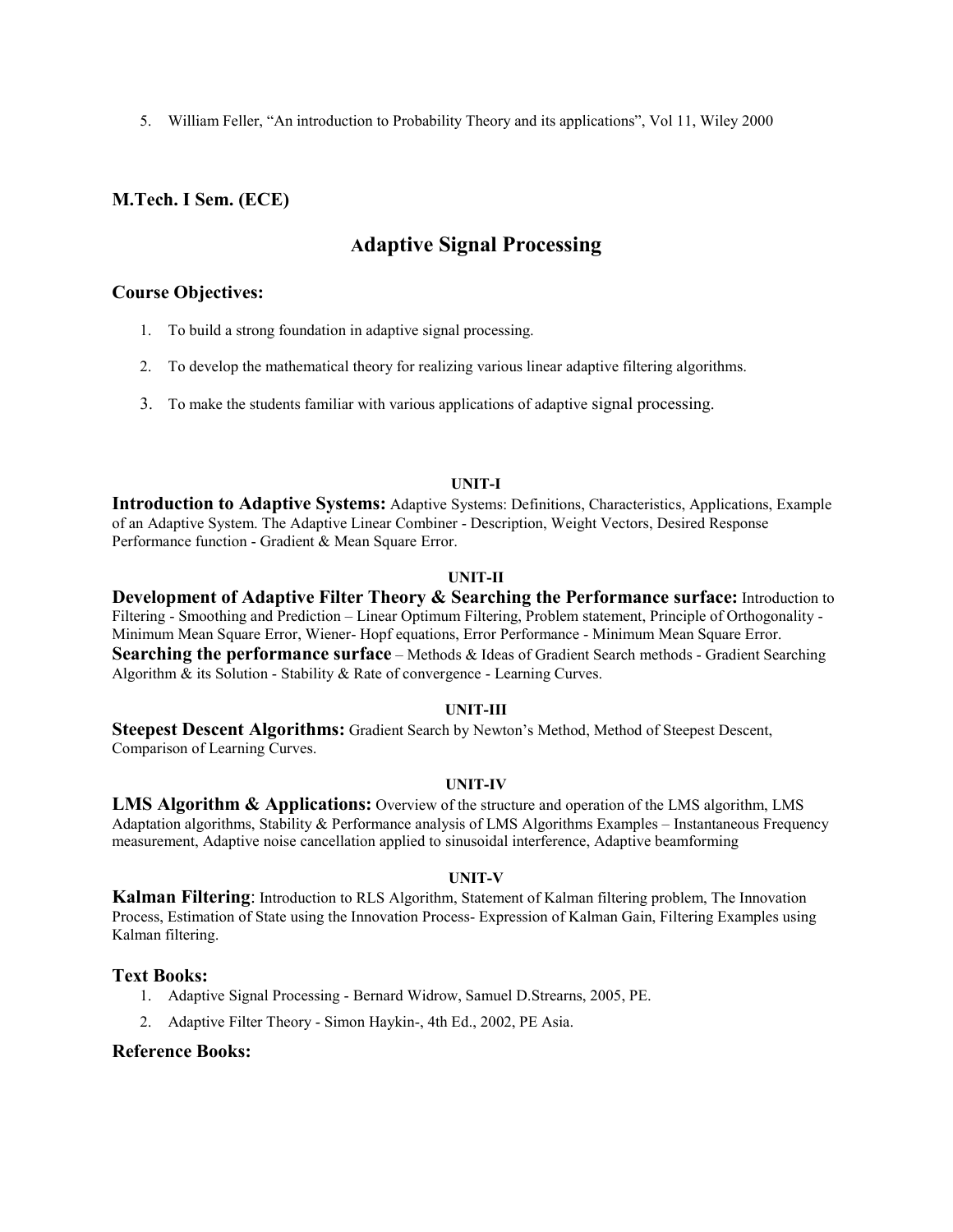- 1. Optimum signal processing: An introduction Sophocles. J. Orfamadis, 2nd Ed., 1988, McGraw-Hill, New York
- 2. Adaptive signal processing-Theory and Applications S.Thomas Alexander, 1986, Springer –Verlag.

# **M.Tech. I sem. (Elective-I) (ECE)**

# **Advanced Computer Architecture**

# **Course Objectives:**

 To make student learn the advanced concepts related to computer architecture and storage systems

## **UNIT I**

**Fundamentals of Computer Design:** Technology trends, cost- measuring and reporting performance quantitative principles of computer design.

**Instruction Set Principles and Examples:** classifying instruction set- memory addressing- type and size of operands- addressing modes for signal processing operations in the instruction set, instructions for control flow, encoding an instruction set, the role of compiler

#### **UNIT II**

**instruction Level Parallelism (ILP):** overcoming data hazards reducing branch costs, high performance instruction delivery, hardware based speculation, limitation of ILP

**ILP Software Approach**: compiler techniques- static branch protection, VLIW approach, H.W support for more ILP at compile time- H.W verses S.W solutions

#### **UNIT III**

**Memory Hierarchy Design**: cache performance, reducing cache misses penalty and miss rate, virtual memory, protection and examples of VM.

## **UNIT IV**

**Multiprocessors and Thread Level Parallelism**: symmetric shared memory architectures, distributed shared memory, Synchronization, multi threading.

## **UNIT V**

**Storage Systems**- Types, Buses, RAID, errors and failures, bench marking a storage device, designing a I/O system.

**Interconnection Networks and Clusters**: interconnection network media, practical issues in interconnecting networks- examples, clusters, designing a Cluster

## **Text Books:**

1. Computer Architecture A quantitative approach 3<sup>rd</sup> edition John L. Hennessy & David A. Patterson Morgan Kufmann (An Imprint of Elsevier)

## **References:**

- 1. Kai Hwang and A.Briggs "Computer Architecture and parallel processing", International Edition McGraw-Hill.
- 2. Dezso Sima, Terence Fountain, Peter Kacsuk, "Advanced Computer Architectures", Pearson.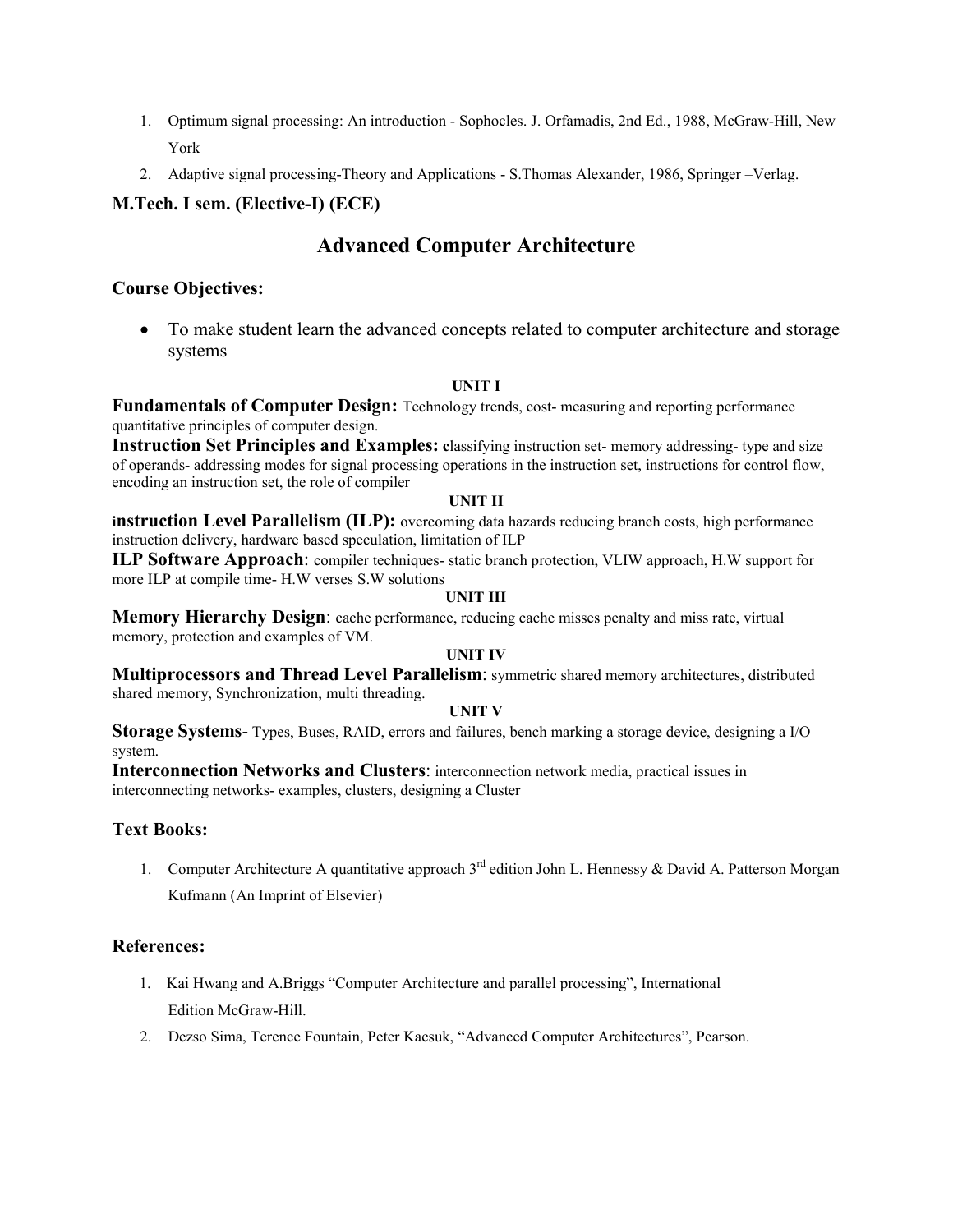# **M.Tech I sem. (Elective-I) (ECE)**

.

# **DSP Processors & Architectures**

## **Course Objectives:**

- 1. To make students familiar with P-DSP's and Architectures for DSP devices.
- 2. To make students familiar with programmable DSP's
- 3. To make students familiar with basic DSP algorithms.

#### **UNIT I**

**Intoroduction to Programmable DSPS:** Multiplier & Multiplier accumulator, Modified bus structures & memory access schemes in P–DSPs, Multiple access memory, Multi ported memory, VLIW architecture, Pipelining, Special addressing modes in P–DSPs, On chip peripherals.

**Computational Accuracy in DSP Implementations:** Number formats for signals and coefficients in DSP systems, Dynamic Range and Precision, Sources of error in DSP implementations, A/D Conversion errors, DSP Computational errors, D/A Conversion Errors, Compensating filter.

## **UNIT II**

**Architectures for Programmable DSP Devices:** Basic Architectural features, DSP Computational Building Blocks, Bus Architecture and Memory, Data Addressing Capabilities, Address Generation Unit, Programmability and Program Execution, Speed Issues, Features for External interfacing.

#### **UNIT III**

**Programmable Digital Signal Processors:** Commercial Digital signal-processing Devices, Data Addressing modes of TMS320C54XX DSPs, Memory space of TMS320C54XX Processors, Program Control, TMS320C54XX instructions and Programming.

**Implementations of Basic DSP Algorithms:** The Q-notation, FIR Filters, IIR Filters, Interpolation Filters, Decimation Filters, PID Controller, Adaptive Filters, 2-D Signal Processing.

## **UNIT IV**

**Implementation of FFT Algorithms:** An FFT Algorithm for DFT Computation, A Butterfly Computation, Overflow and scaling, Bit-Reversed index generation, An 8-Point FFT implementation on the TMS320C54XX, Computation of the signal spectrum.

## **Interfacing Memory and I/O Peripherals to Programmable DSP Devices:**

Memory space organization, External bus interfacing signals, Memory interface, Parallel I/O interface, Programmed I/O, Interrupts and I/O, Direct memory access (DMA). A Multichannel buffered serial port (McBSP), McBSP Programming, a CODEC interface circuit, CODEC programming, A CODEC-DSP interface example.

#### **UNIT V**

**Recent Trends in DSP System Design:** An over-view of the application nodes on DSP systems, An overview of open multimedia applications platform (OMAP), An Introduction to FPGA, Design flow for an FPGA based system design, Cad tools for FPGA based system design, soft core processors, FPGA based DSP system design, New algorithms for Implementation of filters in VLSI, Distributed arithmetic algorithm, Case studies, Comparison of the performances of the systems designed using FPGAs and digital signals processors.

## **Text Books:**

- 1. Digital Signal Processing Avtar Singh and S. Srinivasan, Thomson Publications, 2004.
- 2. Digital Signal Processors, Architecture, Programming and Applications B. Venkata Ramani and M. Bhaskar, TMH, 2004.

- 1. Digital Signal Processing Jonathan Stein, John Wiley, 2005.
- 2. DSP Processor Fundamentals, Architectures & Features Lapsley et al. S. Chand & Co, 2000.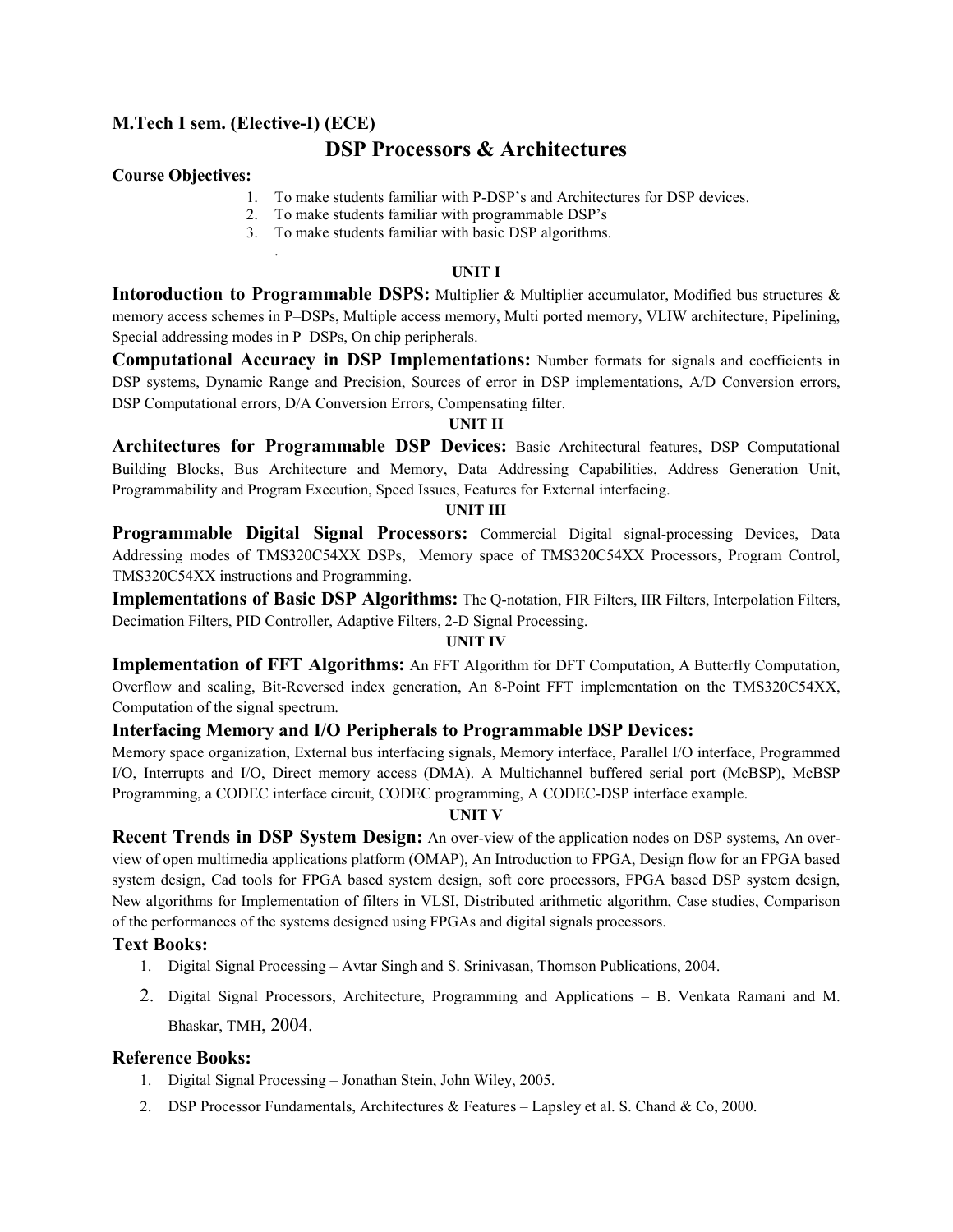## **M.Tech I sem. (Elective-I) (ECE)**

# **Filter Banks and Wavelets**

#### **Course Objectives:**

• The objective of the course is to provide the knowledge about Filter banks, Continuous Wavelet Transform & Discrete Wavelet Transform, Wavelet Filters, Embedded wavelet Coding,

#### **UNIT-I**

**Introduction:** Overview and notation

**Filters:** Sampling, time-invariance, ideal filters, Fourier analysis, bases and frames; time, frequency, and scaling. **Downscaling and Unscaling:** Matrices, subsampling in frequency domain, z-domain; sampling interchange.

#### **UNIT-II**

**Filter Banks:** Perfect reconstruction, polyphase matrix, efficient filter banks, upsampling and reconstruction, lattice structure.

**Orthogonal Filter Banks:** Paraunity matrices, orthonormal filter banks, halfband filters, spectral factorizaiton, Daubechies filters.

#### **UNIT-III**

**Multiresolution:** Wavelets from filters, scaling function by recursion, infinite product formula, biorthogonal wavelets.

**Wavelet Theory:** Accuracy, cascade algorithm, smoothness, splines and semi-orthogonal wavelets, multifilters and wavelets.

#### **UNIT-IV**

**Finite Length Signals:** Circular convolution, symmetric extension, cosine bases and DCT, smooth local cosine bases, boundary filters and wavelets.

**M-Channel Filter Banks:** Freedom versus structure, polyphase form, perfect reconstruction, cosine-modulated filter banks, multidimensional filters and wavelets.

#### **UNIT-V**

**Applications:** Fingerprints, image and video compression; speech, audio, and ECG compression; shrinkage, denoising, and feature detection; communcation applications, wavelet integrals for differential equations.

## **Textbooks:**

- 1. G. Strang and T. Nguyen, Wavelets and Filter Banks, Wellesley-Cambridge Press, MA, 1996.
- 2. C. Sidney Burrus and Ramesh A. Gopinath, Introduction to Wavelets and Wavelet Transforms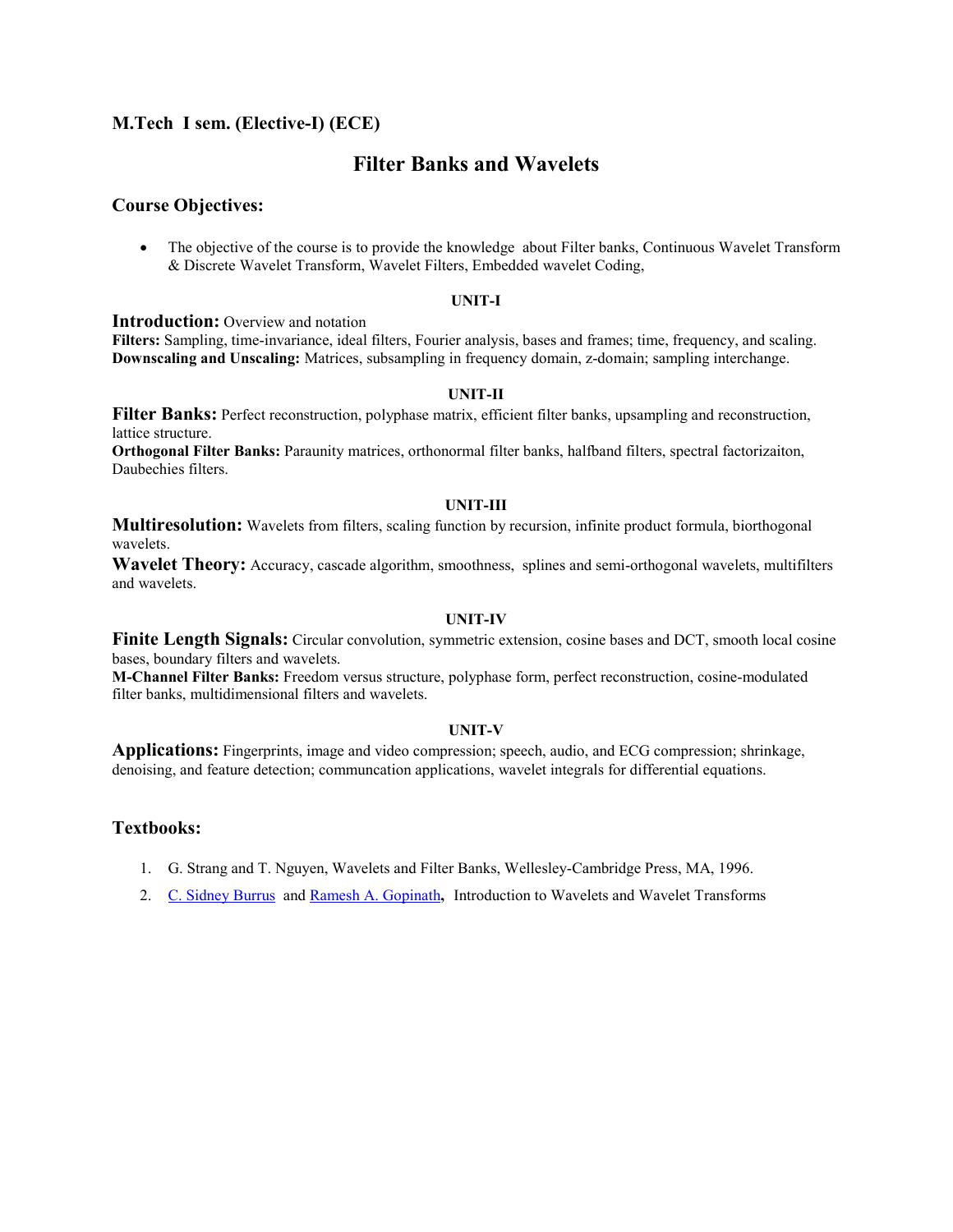# **M.Tech I Sem.**

# **Digital System Design Lab**

# **Course Objectives:**

- 1. To Give Awareness regarding Digital system design
- 2. To Get Acquainted With Hardware description language (VHDL)

# **List of Experiments:**

- 1. Gates, D Flip-Flop 7474, JK-Flip-Flop
- 2. Decade Counter-7490, 4-bit counter-7490
- 3. Shift registers-7495, Universal shift registers-74194/195
- 4. 3-8 Decoder-74138, 2-4 Decoder-74139
- 5. Priority Encoder -74x148, 4-bit Comparator-7485
- 6. 8x1 Multiplexer-74150, 16x1 Multiplexer-74151
- 7. RAM(16x4)-74189 (Read and Write Operation)
- 8. Stack and Queue Implementation Using RAM
- 9. ALU Design
- 10. Implementation of Digital Design using FPGA and CPLD

# **( Using VHDL)**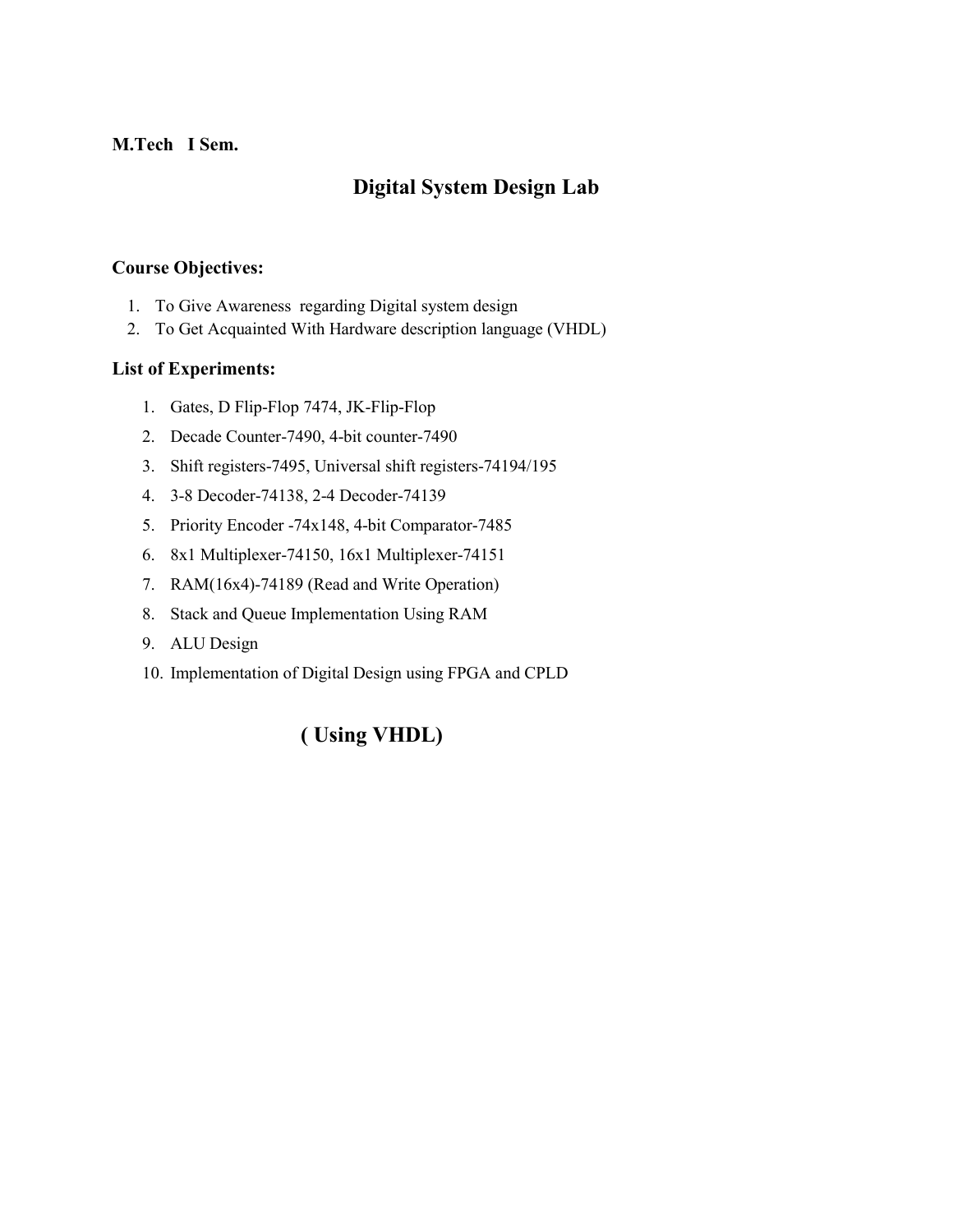# **Wireless Communications**

## **Course Objectives:**

- 1. To understand the cellular radio concepts such as frequency reuse, handoff and how interference between mobiles and base stations affects the capacity of cellular systems.
- 2. To understand the principles of cooperative communications and describe their advantages and design issues and understand propagation effects such as fading, time delay spread, and Doppler spread.
- 3. To describe and evaluate receiver and transmitter diversity techniques and understand basic equalization schemes commonly used in mobile wireless systems.

#### **UNIT I**

**Introduction to Wireless Communications Systems:** Evolution, Examples of Wireless Communication systems, Comparison, Second Generation Cellular Networks, WLL, Bluetooth and Personal Area Networks.

**Mobile Radio Propagation:** Large-Scale Path Loss, Introduction to Radio Wave Propagation, Free Space Propagation Model, Propagation Mechanisms, Reflection, Ground Reflection (Two-Ray) Model, Diffraction, Scattering.

#### **UNIT II**

**Small-Scale Fading and Multipath Fading:** Impulse Response Model of a Multipath Channel, Small-Scale Multipath Measurements, Parameters of Mobile Multipath Channels, Types of Small-Scale Fading, Rayleigh and Ricean Distributions, Statistical Models for Multipath Fading Channels, Theory of Multipath Shape Factors for Small-Scale Fading Wireless Channels.

**Diversity Techniques**: Repetition coding and Time Diversity- Frequency and Space Diversity, Receive Diversity- Concept of diversity branches and signal paths- Combining methods- Selective diversity combining - Switched combining- maximal ratio combining- Equal gain combining- performance analysis for Rayleigh fading channels.

#### **UNIT III**

**Cellular Communication:** cellular networks, multiple access: fdm/tdm/fdma/tdma, spatial reuse, co-channel interference analysis, Hand over Analysis, Erlang Capacity Analysis, Spectral efficiency and Grade of Service- Improving capacity - Cell splitting and sectorization.

## **UNIT IV**

**Spread Spectrum and CDMA:** Motivation-Direct sequence spread spectrum- Frequency Hopping systems, Time Hopping., Anti-jamming- Pseudo Random (PN) sequence, Generation of PN sequences.

**Diversity in DS-SS Systems**: Rake Receiver- Performance analysis. Spread Spectrum Multiple Access, CDMA Systems- Interference Analysis for Broadcast and Multiple Access Channels, Capacity of cellular CDMA networks- Reverse link power control, Hard and Soft hand off strategies.

#### **UNIT V**

**Fading Channel Capacity:** Capacity of Wireless Channels- Capacity of flat and frequency selective fading channels, Multiple Input Multiple output (MIMO) systems- Narrow band multiple antenna system model, Parallel Decomposition of MIMO Channels- Capacity of MIMO Channels.

**Cellular Wireless Communication Standards:** GSM specifications and Air Interface, specifications, IS 95 CDMA- 3G systems: UMTS & CDMA 2000 standards and specifications.

## **Text Books:**

- 1. Andrea Goldsmith, "Wireless Communications", Cambridge University press.
- 2. Simon Haykin and Michael Moher, "Modern Wireless Communications", Person Education.
- 3. T.S. Rappaport, "Wireless Communication, principles & practice", PHI, 2001.

- 1. G.L Stuber, "Principles of Mobile Communications", 2nd edition, Kluwer Academic Publishers.
- 2. Kamilo Feher, "Wireless digital communication $\Box$ , PHI, 1995.
- 3. R.L Peterson, R.E. Ziemer and David E. Borth, "Introduction to Spread Spectrum Communication", Pearson Education.
- 4. A.J.Viterbi, "CDMA- Principles of Spread Spectrum", Addison Wesley, 1995.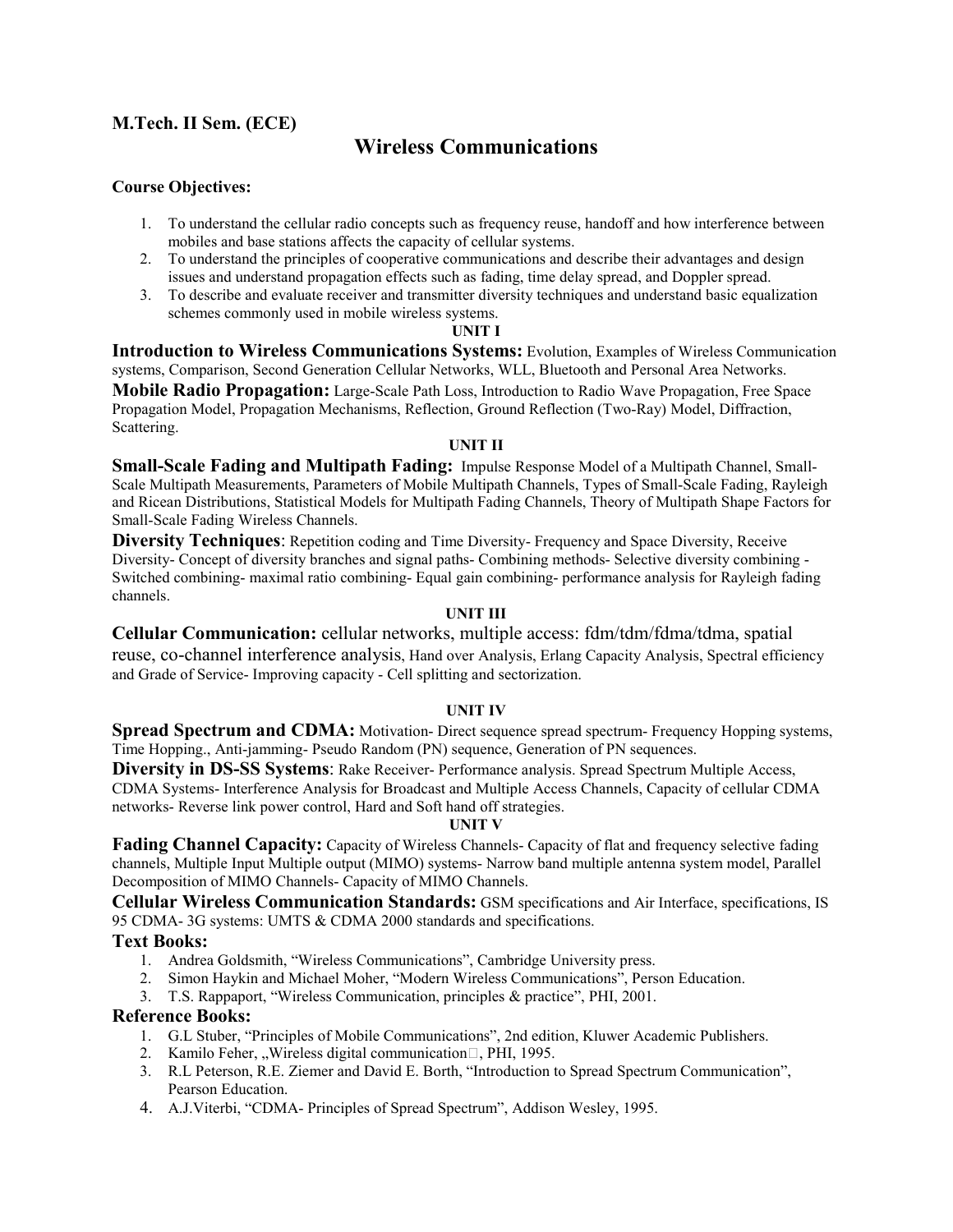# **Detection and Estimation of Signals**

## **Course Objectives:**

- 1. To provide knowledge about various estimation techniques like parametric and non parametric estimation techniques.
- 2. To provide knowledge for finding good estimators.
- 3. To provide enough knowledge for detection of signal in noise and estimate the signals in the presence of noise.

#### **UNIT-I**

**Introduction to Discrete-Ttime Signals:** Fourier Transform of a discrete time signal. Amplitude and phase spectrum. Frequency content and sampling rates. Transfer function. Frequency response. **Random – Discrete-time signals:** Review of probability – Random data –Filtered signals – Autocorrelation and power spectral density.

#### **UNIT-II**

**Statistics:** Measurements, Nonparametric Estimators of Probability Distribution and Density Functions, Point Estimators of Parameters, Measures of the Quality of Estimators, Introduction to Interval Estimates, Distribution of Estimators, Tests of Hypotheses, Simple Linear Regression, Multiple Linear Regression.

#### **UNIT-III**

**Detection of Signals in Noise:** Minimum probability of Error criterion, Neyman-Pearson criterion for Radar detection of constant and variable, amplitude signals, Matched Filters, optimum formulation, detection of random signals, simple problems thereon with multisample cases.

#### **UNIT-IV**

**Estimation of signals in Noise:** Linear mean squared estimation, non-linear estimates, MAP and ML estimates, maximum likelihood estimate of parameters of linear system, simple problems theoreon.

#### **UNIT- V**

**Recursive Linear Mean Squared Estimation:** Estimation of a signal parameter. Estimation of timevarying signals, Kalman filtering, Filtering signals in noise, Treatment restricted to two variable case only, Simple problems.

## **Text Books:**

- 1. Signal processing: Discrete Spectral analysis, Detection and Estimation, Mischa Schwartz and Leonard Shaw, Mc-Graw Hill Book Company, 1975.
- 2. Shanmugam and Breipohl, 'Detection of signals in noise and estimation', John Wiley &Sons, New York, 1985.

- 1. E.L. Van Trees, Detection, Estimation and Modulation Theory, Wiley, New York, 1968.
- 2. Srinath, Rajasekaran & Viswanathan, Introduction to statistical Signal processing with Applications, Prentice Hall of India, New Delhi, 110 001,1989.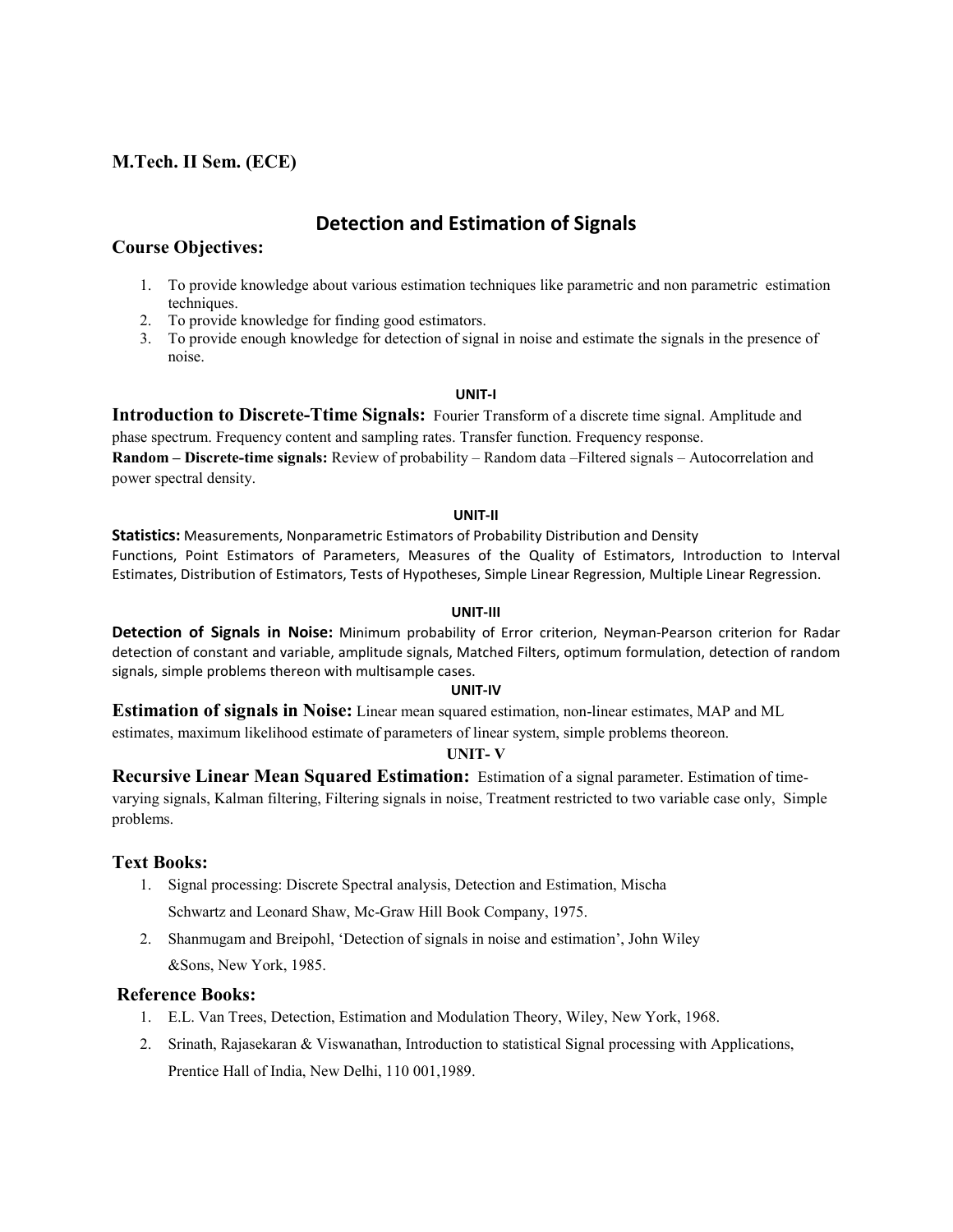3. Steven .M.Kay, *Modern Spectral Estimation, Theory and Applications*, New age International Private Ltd,2011.

# **M.Tech II Sem. (ECE)**

# **Image and Video Processing**

# **Course Objectives**:

- 1. To provide an introduction to the basic concepts and techniques used in digital image and video processing.
- 2. To give an understanding of the two-dimensional sampling and quantization
- 3. To study Edge detection and Image Enhancement Algorithms

## **UNIT I**

**Fundamentals of Image Processing and Image Transforms:** Basic steps of Image Processing System, Sampling and Quantization of an image, relationship between pixels.

**Image Transforms:** 2 D- Discrete Fourier Transform and its properties, Hadamard transform, Discrete Cosine Transform (DCT), Haar transform, KL Transform

## **UNIT II**

**Image Enhancement:** Spatial domain methods: Point processing, Histogram processing, Fundamentals of Spatial filtering, Smoothing spatial filters, Sharpening spatial filters.

**Frequency domain methods:** Basics of filtering in frequency domain, image smoothing, image sharpening, Homonorphic filtering. .

## **UNIT III**

**Image Compression:** Image compression fundamentals - Coding Redundancy, Spatial and Temporal redundancy, Compression models - Lossy & Lossless, Huffman coding, Arithmetic coding, LZW coding, Run length coding, Bit plane coding, Transform coding, Predictive coding, JPEG Standards.

## **UNIT IV**

**Image Segmentation:** Segmentation concepts, Point, Line and Edge Detection. Edge linking, Thresholding, Region Based segmentation

**Basic concepts of Video Processing:** Definition of video signal, Analog and digital video signal, Video Compresson, motion estimation and compensation signals, Filtering operations.

## **UNIT V**

**Coding Techniques:** Transform coding, Predictive coding, Motion estimation algorithms, Search algorithms for Block Matching in motion estimation, video compression standards, Application of motion estimation in Video coding.

## **Text Books:**

- 1. Digital Image Processing Gonzaleze and Woods, 3rd Ed., Pearson.
- 2. Digital Image Processing S.Jayaraman, S.Esakkirajan, T.Veera Kumar–TMH, 2009.

- 1. Digital Image Processing and Analysis-Human and Computer Vision Application with CVIP Tools Scotte Umbaugh, 2nd Ed, CRC Press, 2011.
- 2. Digital Video Processing M. Tekalp, Prentice Hall International
- 3. Multidimentional Signal, Image and Video Processing and Coding John Woods, 2<sup>nd</sup> Ed, Elsevier
- 4. Digital Image Processing with MATLAB and LabView Vipula Singh, Elsevier.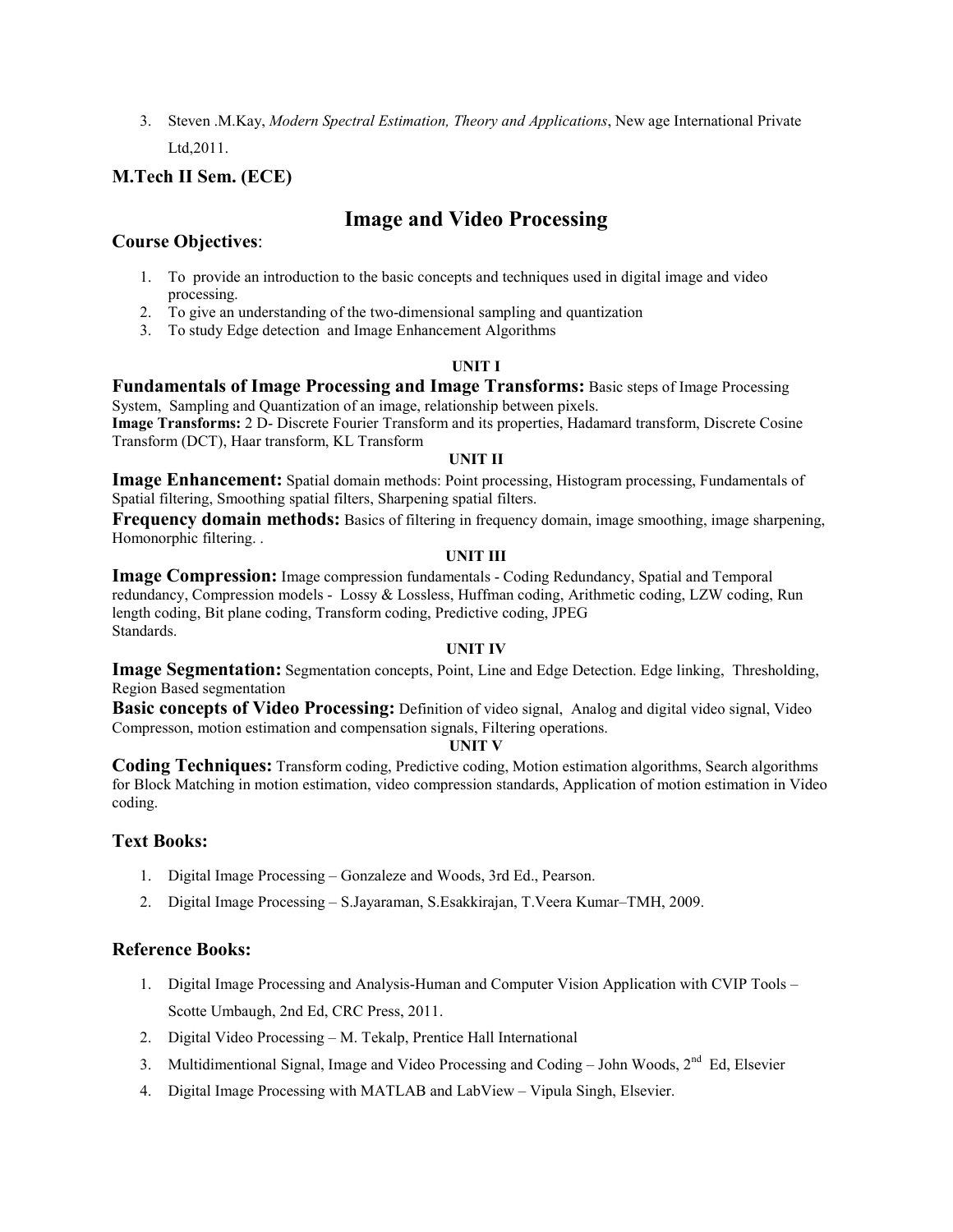# **Microcomputer System Design**

## **Course Objectives:**

- To become familiar with 8086,80X86,Pentium & Pentium IV Microprocessor Architecture, Instructions, Operating Modes, Programming.
- To study I/O, Multi programming and Arithmetic Coprocessor.

#### **UNIT I**

**Review of 8086 Processor:** Architecture, Register organization, Addressing Modes and Instruction Set (Brief treatment only), Difference between 8086 and 8088 with rest to pin structures.

**The 80286 Microprocessors:** Architecture, Register Organization, Addressing Modes and instruction sets of 80286 (brief treatment only)

## **UNIT II**

**The 80386, and 80486 Microprocessors:** Architectural features, Register Organization, Memory management, Virtual 8086 mode, The Memory Paging Mechanism, Pin Definitions of 80386 and 80486 (brief treatment).

#### **UNIT III**

**The Pentium and Pentium Pro-processors:** The Memory System, Input/output system, Branch Pridiction Logic, Cache Structure, Pentium Registers, Serial Pentium pro features.

**The Pentium IV and Dual Core Microprocessors:** Architecture, Special Registers and Pin Structures (brief treatment only)

## **UNIT IV**

**I/O Programming:** Fundamentals of I/O Considerations Programmed I/O, Interrupt I/O, Block Transfers and DMA, I/O Design Example.

**Introduction to Multiprogramming:** Process Management, Semaphores Operations, Common Procedure Sharing, Memory Management, Virtual Memory Concept of 80286 and other advanced Processors.

## **UNIT V**

**Arithmetic Coprocessor, MMX and SIMD Technologies:** Data formats for Arithmetic Coprocessor, Internal Structure of 8087 and Advanced Coprocessors. Instruction Set (brief treatment).

**Text Books:** 

- 1. Barry, B. Brey, "The Intel Microprocessors,"8th Edition Pearson Education, 2009.
- 2. A.K. Ray and K.M. Bhurchandi,"Advanced Microprocessor and Peripherals," TMH.
- 3. YU-Chang, Glenn A. Gibson, "Micro Computer Systems: The 8086/8088 Family Architecture, Programming and Design" 2nd Edition, Pearson Education, 2007.

- 1. The 8088 and 8086 Microprocessors: Programming, Interfacing, Software, Hardware, and Applications : Including the 80286, 80386, 80486, and Pentium Processors [Walter A. Trieb](http://www.google.co.in/search?tbo=p&tbm=bks&q=inauthor:%22Walter+A.+Triebel%22)el, [Avtar Sing](http://www.google.co.in/search?tbo=p&tbm=bks&q=inauthor:%22Avtar+Singh%22)h Prentice Hall, 2000
- 2. Douglas V. Hall, "Microprocessors and Interfacing," Special Indian Edition, 2006.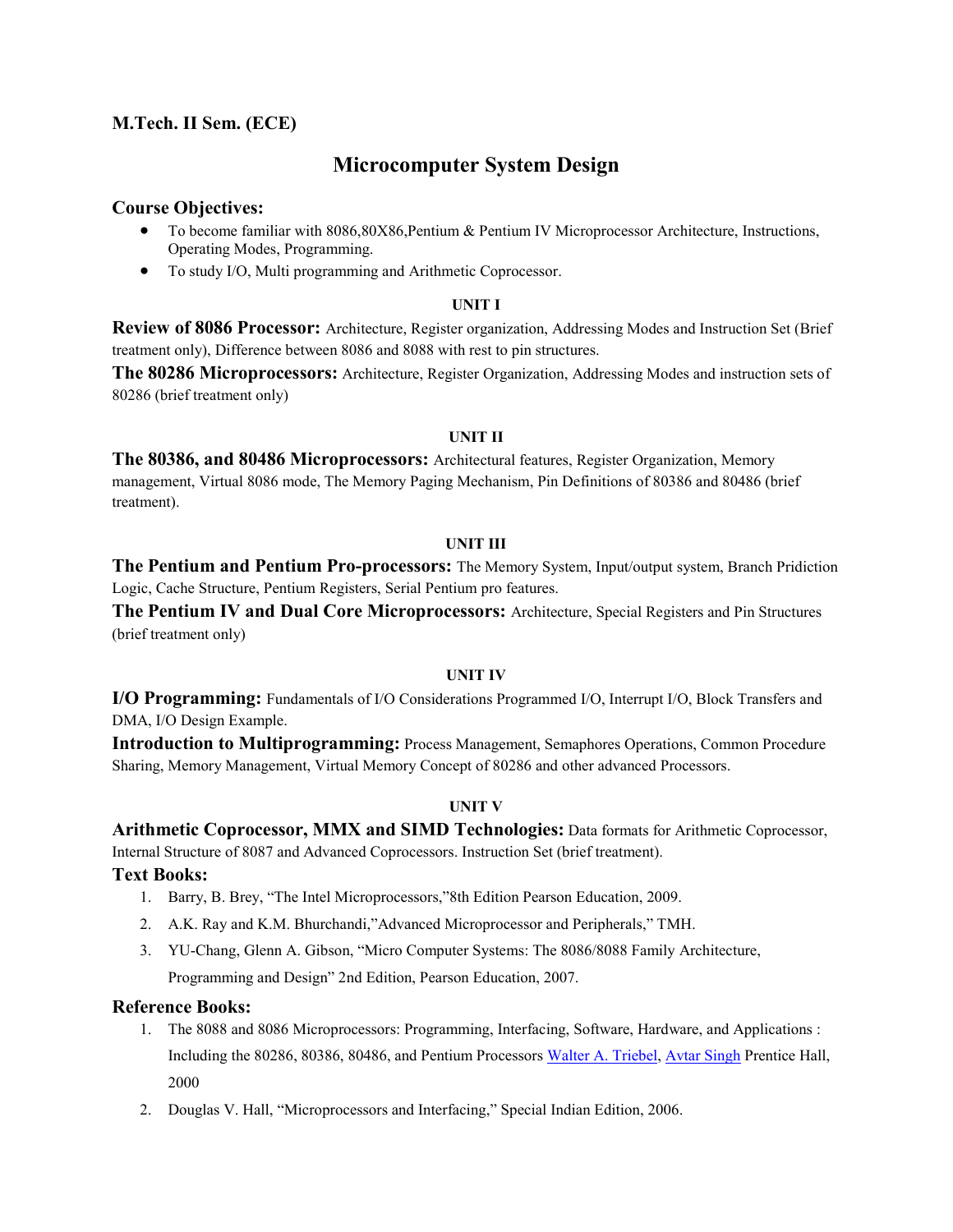# **VLSI Design and Technology**

## **Course Objectives:**

- The main objective of the course is to introduce the concepts of IC fabrication technologies and their corresponding Stick Diagrams
- The course will also introduce scaling techniques of CMOS devices and their effects
- The course will also familiarize the students with CAD/EDA tools

## **UNIT-I**

**Introduction & Review of MOS & BICMOS Technologies**: Logic gates, switching logic, basic electrical properties, circuit design processes & Scaling.

#### **UNIT-II**

**Combinational Logic Networks:** Layout design methods, simulation, Network delay, cross talk, power optimization and testing.

**Sequential systems & Clocking disciplines**: Design, Power Optimization, Validation & Testing.

#### **UNIT-III**

**Sub-System Design Principles**: Combinational shifters, Adders, ALUs, Multipler, High density memory, FPGA, PLAs.

**Floor Planning Methods:** Placement- Routing, Power and Clock distribution, Packages – I/O Architecture & Pad Design.

## **UNIT-IV**

**Architecture Design:** Register Transfer Design, High Level synthesis- Architectures for low power – Architecture Testing.

#### **UNIT-V**

**Chip Design:** Design Methodologies– Examples of chip design from specification to design validation, Introduction to CAD tools and Algorithms, Hardware, Software Co-design.

**Ultra fast VLSI Circuits & Systems**: Introduction to Ga-As Technology.

## **Text Books:**

- 1. Wayne Wolf, *Modern VLSI Design*, 2nd Ed, PHI.
- 2. Douglas A. Pucknell, Kamran Eshraghian*, Basic VLSI Design*, 3rd Ed, PHI.

- 1. Principles of CMOS VLSI design- Weste and Eshraghian, Pearson Education.
- 2. Introduction to VLSI circuits and systems- John P. Uyemura, John Wiley.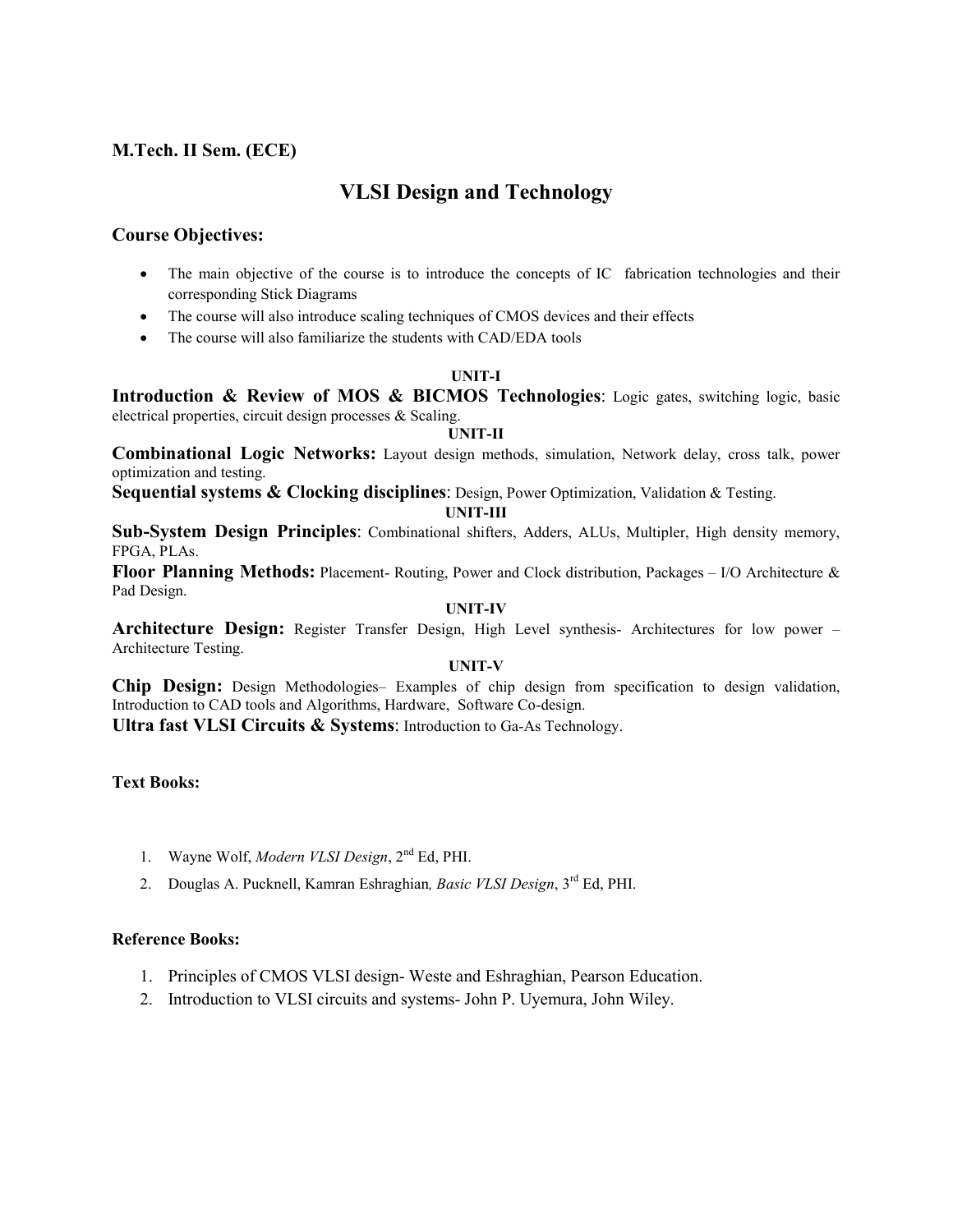# **M.Tech. II Sem. (Elective-II) (ECE)**

# **Internetworking**

## **Course Objectives:**

- The main objective of the course is to get students familiar with the Internetworking concepts, internet addressing and TCP/IP protocol Suite.
- The course will also introduce Mobile IP and multicasting & unicasting routing protocols.
- To understand the IP security and the firewalls.

## **UNIT-I**

**Internetworking Concepts**: Principles of Internetworking, Connectionless Internetworking, Application level Interconnections, Network level Interconnection, Properties of the Internet, Internet Architecture, Wired LANS, Wireless LANs, Point-to-Point WANs, Switched WANs, Connecting Devices, TCP/IP Protocol Suite.

**IP Address: Classful Addressing**: Introduction,Classful Addressing, Other Issues, Sub-netting and Super-netting **Classless Addressing**: Variable length Blocks, Sub-netting, Address Allocation. Delivery, Forwarding, and Routing of IP Packets: Delivery, Forwarding, Routing, Structure of Router. **ARP and RARP**: ARP, ARP Package, RARP.

#### **UNIT-II**:

**Internet Protocol (IP):** Datagram, Fragmentation, Options, Checksum, IP V.6. **Transmission Control Protocol (TCP)**: TCP Services, TCP Features, Segment, A TCP Connection, State Transition Diagram, Flow Control, Error Control, Congestion Control, TCP Times. **Stream Control Transmission Protocol (SCTP):** SCTP Services, SCTP Features, Packet Format, Flow Control, Error Control, Congestion Control. **Mobile IP**: Addressing, Agents, Three Phases, Inefficiency in Mobile IP. **Classical TCP Improvements**: Indirect TCP, Snooping TCP, Mobile TCP, Fast Retransmit/ Fast Recovery, Transmission/ Time Out Freezing, Selective Retransmission, Transaction Oriented TCP.

## **UNIT-III**

**Unicast Routing Protocols (RIP, OSPF, and BGP):** Intra and Inter-domain Routing,Distance Vector Routing, RIP, Link State Routing, OSPF, Path Vector Routing, BGP.

**Multicasting and Multicast Routing Protocols:** Unicast - Multicast- Broadcast, Multicast Applications, Multicast Routing, Multicast Link State Routing: MOSPF, Multicast Distance Vector: DVMRP.

## **UNIT-IV**

**Domain Name System (DNS):** Name Space, Domain Name Space, Distribution of Name Space, and DNS in the internet. **Remote Login TELNET:** Concept, Network Virtual Terminal (NVT). **File Transfer FTP and TFTP:** File Transfer Protocol (FTP). **Electronic Mail:** SMTP and POP. **Network Management-SNMP:** Concept, Management Components, World Wide Web- HTTP Architecture.

## **UNIT-V**

**Multimedia:** Digitizing Audio and Video, Network security, security in the internet, firewalls. Audio and Video Compression, Streaming Stored Audio/Video, Streaming Live audio/Video, Real-Time Interactive Audio/Video, RTP, RTCP, Voice Over IP. Network Security, Security in the Internet, Firewalls.

## **Text Books**:

- 1. TCP/IP Protocol Suite- Behrouz A. Forouzan, Third Edition, TMH
- 2. Internetworking with TCP/IP Comer 3 rd edition PHI

- 1. High performance TCP/IP Networking- Mahbub Hassan, Raj Jain, PHI, 2005
- 2. Data Communications & Networking B.A. Forouzan 2nd Edition TMH
- 3. High Speed Networks and Internets- William Stallings, Pearson Education, 2002.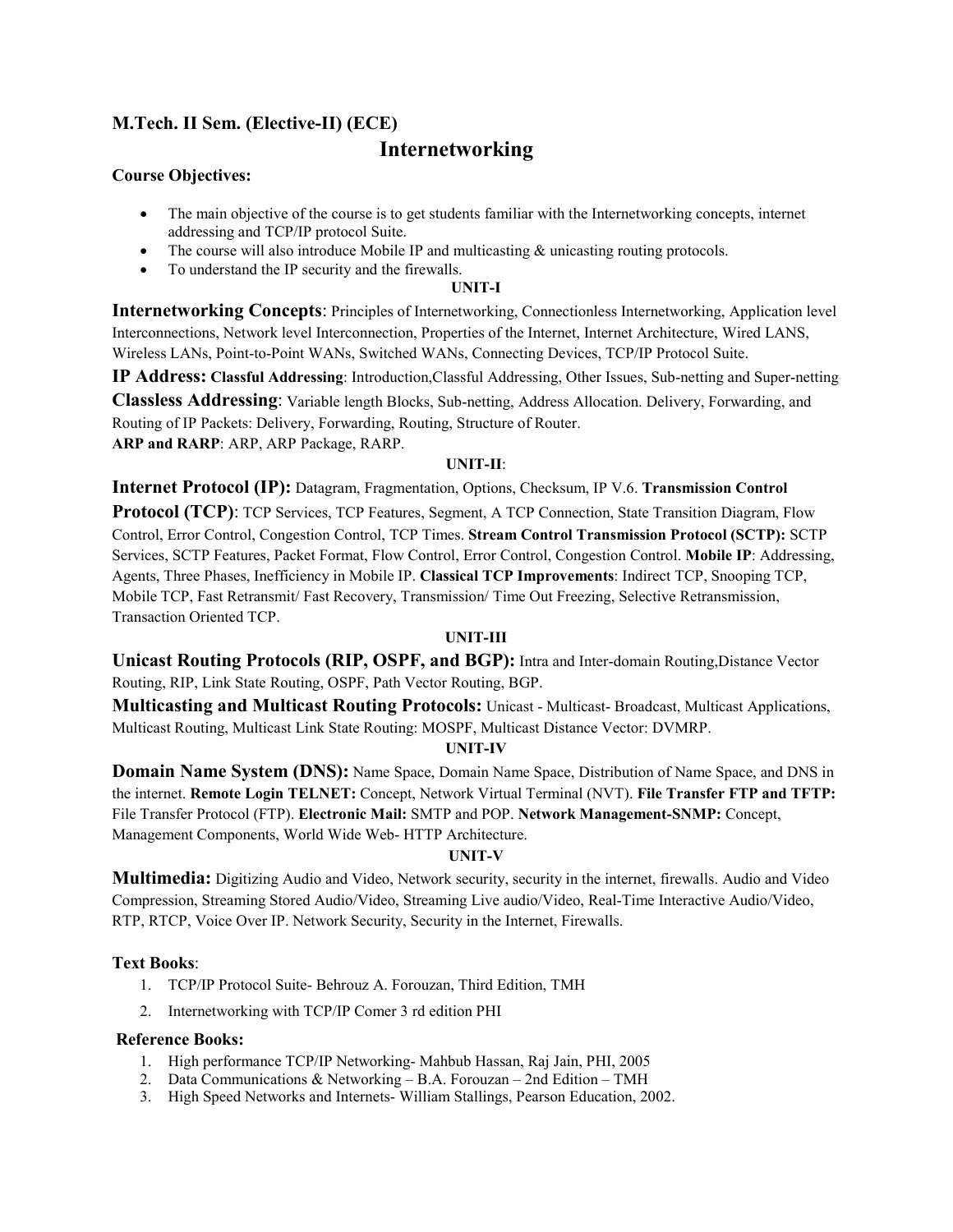- 4. Data and Computer Communications, William Stallings, 7th Edition., PEI.
- 5. The Internet and Its Protocols Adrian FArrel, Elsevier, 2005.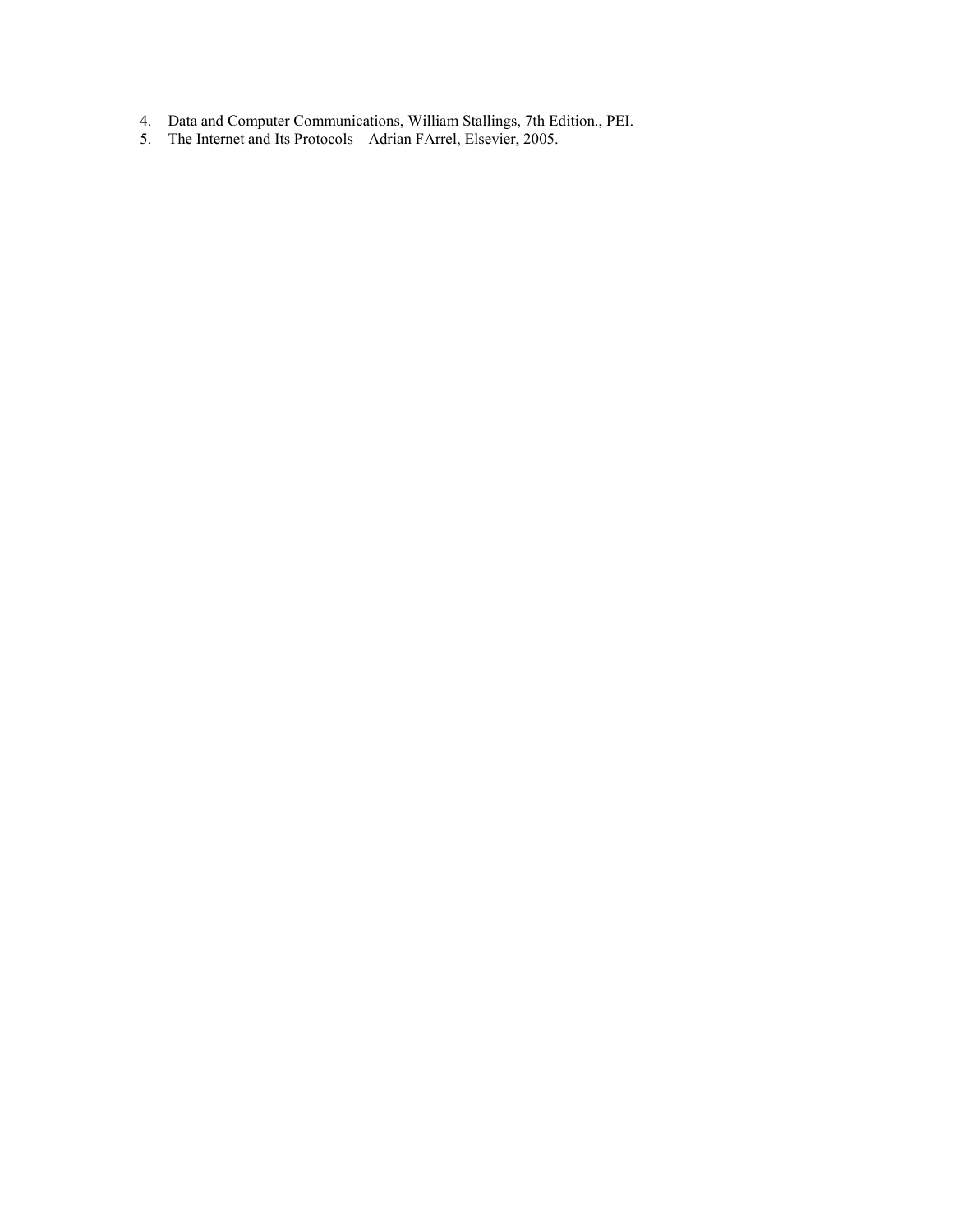# **M.Tech. II Sem. (Elective-II) (ECE)**

# **Multimedia Communications**

## **Course Objectives:**

- This course is to provide students with a background in the engineering aspects of Multimedia Communications.
- The course is expected to cover the topics: representation of multimedia information,

Information compression , multimedia storage, internet applications, and multimedia

communication over networks.

#### **UNIT I**

**MULTIMEDIA COMMUNICATIONS:** Introduction, multimedia networks, multimedia applications.

Multimedia information representation: Introduction, digitization principles, representation of text, images, audio & video.

#### **UNIT II**

**TEXT & IMAGE COMPRESSION:** Various compression principles.

**TEXT COMPRESSION:** Static Huffmann coding, dynamic Huffman coding, arithmetic coding, Lempel-ziv coding

**IMAGE COMPRESSION:** Graphics Interchange format, tagged image file format, digitized document, digitized pictures, JPEG (Introduction)

#### **UNIT III**

**AUDIO & VIDEO COMPRESSION:** Audio compression: Differential PCM, Adaptive differential PCM, Code excited LPC, MPEG audio coders, Dolby audio coders.

**VIDEO COMPRESSION:** Basic principles, Video compression standard H.26 J, h.263, MPEG (Basic introduction)

#### **UNIT IV**

**INTERNET APPLICATIONS:** Domain name system, name structure and administration, DNS resource records, Electronic mail message structure, content transfer, Basic concept of internet telephony, World Wide Web

#### **UNIT V**

**MULTIMEDIA NETWORKING:** Applications-streamed stored and audio-making the best Effort service-protocols for real time interactive Applications-distributing multimedia-beyond best effort service-secluding and policing Mechanisms-integrated services-differentiated Services-RSVP

## **Text Books:**

- o Fred Hulsall, "Multimedia communications", Pearson Education Asia.
- o K. Thakkar, "Multimedia SystemsDesign", PHI

- Ralf Stein Metz & Klara Nahrstedt, "Multimedia: Computing, Communications & Applications", Pearson Education.
- Steve Rimmer, "Advanced Multimedia Programming",MB!
- Tay Vaughan, "Multimedia: Making it Work", TMH, 3rd edition.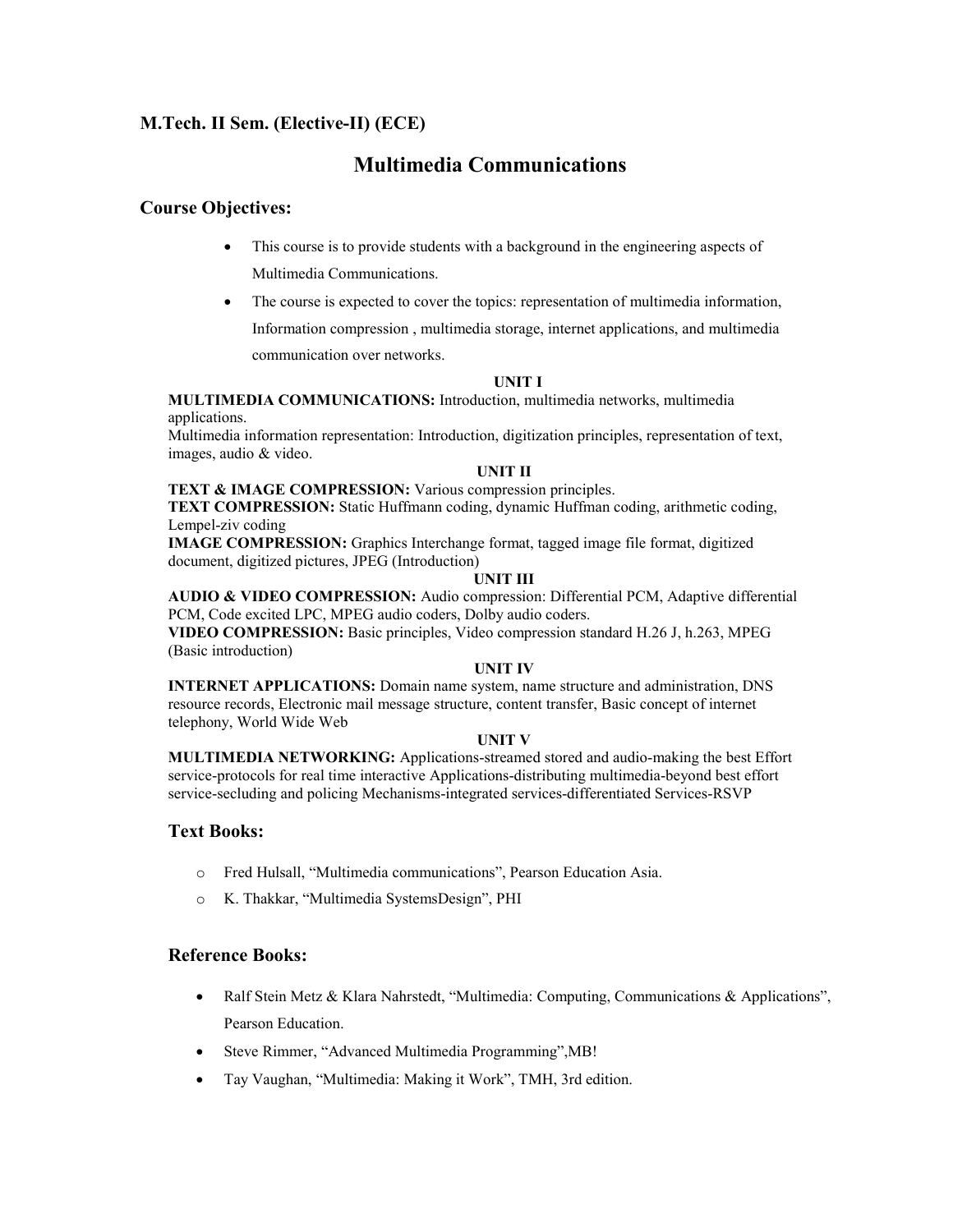# **M.Tech. II Sem. (Elective-II) (ECE)**

# **Optical Communication**

#### **Course Objectives:**

 **The** *objective* **of the course is to provide a comprehensive understanding of** *optical communication* **systems and networks.**

#### **UNIT I**

#### **OPTICAL FIBER INTRODUCTION & OPTICAL -MECHANICAL CHARACTERIZATION OF**

**FIBERS,OPTICAL-CABLE DESIGN:** Evolution of fiber types, guiding properties of fibers, cross talk between fibers, coupled modes and mode mixing, dispersion properties of fibers, nonlinear properties of optical fibers, SRS, SBS, intensity dependent refractive index,

**FIBER DESIGN CONSIDERATIONS**: diameter, cladding, thickness, low and high bit rate systems, characterization of materials for fibers, Design objectives and cable structures, fiber splicing, fiber end preparation, single and array splices, measurement of splicing efficiency, optical fiber connectors, connector alignments

#### **UNIT II**

**OPTICAL SOURCES & DETECTORS:** optical sources for communication, LED, injection lasers, modulation technique, direct and indirect methods, optical waveguide devices, Photodiodes in repeaters, receiver design, digital and analog, transmission system design, system design choices, passive and low speed active optical components for fiber system, micro-optic components, lens-less components.

#### **UNIT III**

**OPTICAL FIBER COMPONENTS**: couplers, Isolators and Circulators, Multiplexers, Bragg grating, Fabry-perot Filters, Mach zender interfermometers, Arrayed waveguide grating, tunable filters, hi-channel count multiplexer architectures, optical amplifiers, direct and external modulation transmitters, pump sources for amplifiers, optical switching and wave length converters.

#### **UNIT IV**

**OPTICAL FIBER TECHNIQUES**: Modulation and demodulation, signal formats, direction detection receivers, coherent detection.Optical switching, polarization control, inter office transmission system, trunking system, performance and architecture, under sea cable system, optical fibers in loop distribution system, photonic local network.

#### **UNIT-V**

**ACCESS NETWORK**: Network architecture, HFC, FTTC, optical access network architecture, deployment considerations, upgrading the transmission capacity, SDM, TDM, WDM, application areas, inter exchange, undersea, local exchange networks; Packaging and cabling of photonics components- photonic packet switching, OTDM, multiplexing and demultiplexing,optical logic gates, synchronization, broadcast OTDM network, OTDM testbeds.

## **Text Books:**

- 1. Gil Held, "Deploying Optical Network Components".
- 2. Gerd Kaiser, "Optical Fiber Communication", McGraw Hill.
- 3. Rajiv Ramaswamy and Kumar and N. Sivaranjan, "Optical Networks".

- 1. S E Miller, A G Chynoweth, "Optical Fiber Telecommunication".
- 2. S E Miller, I Kaninov, "Optical Fiber Telecommunication II".
- 3. I Kaninov, T Li, "Optical Fiber Telecommunication IV B".
- 4. John. M. Senior, "Optical fiber communications: Principles and Practice".
- 5. Govind Agarwal, "Optical Fiber Communications".